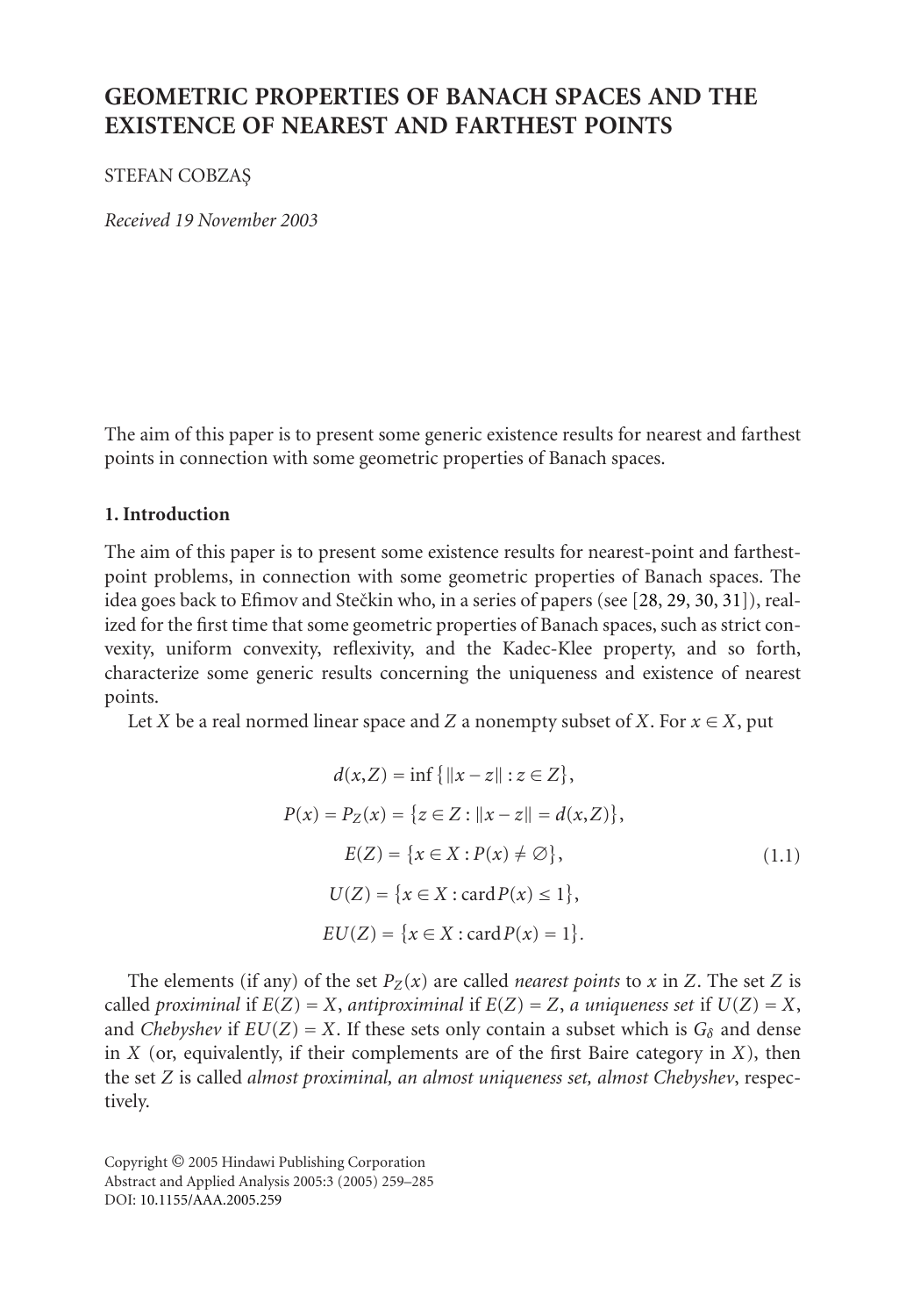Suppose further that the set *Z* is bounded and let

$$
q(x, Z) = \sup \{ ||x - z|| : z \in Z \},
$$
  
\n
$$
Q(x) = Q_Z(x) = \{ z \in Z : ||x - z|| = h(x, Z) \},
$$
  
\n
$$
e(Z) = \{ x \in X : Q(x) \neq \emptyset \},
$$
  
\n
$$
u(Z) = \{ x \in X : \text{card } Q(x) \leq 1 \},
$$
  
\n
$$
eu(Z) = \{ x \in X : \text{card } Q(x) = 1 \}.
$$
\n(1.2)

The elements of the (possibly empty) set  $Q_Z(x)$  are called *farthest points* from x in Z. The set *Z* is called *remotal* if  $Q_Z(x) \neq \emptyset$  for every  $x \in X$ , and *uniquely remotal* if card  $Q_Z(x) =$ 1 for every  $x \in X$ . As in the case of nearest points, the terms *almost remotal and almost uniquely remotal* are used to designate the fact that the set  $X \setminus e(Z)$ , (resp.,  $X \setminus e(u(Z))$ ) is of the first Baire category.

In the following proposition, we collect some simple but useful properties of the distance function and of the projection.

Proposition 1.1. *Let Z be a nonempty set of a normed space X, and x, y elements of X. Then*

(1)  $d(x, Z) = d(x, \overline{Z})$  and  $d(x, Z) = 0 \Leftrightarrow x \in \overline{Z}$ ;

(2) *the function*  $d(\cdot, Z)$  *is nonexpansive, that is,* 

$$
\forall x_1, x_2 \in X, \quad |d(x_1, Z) - d(x_2, Z)| \le ||x_1 - x_2||, \tag{1.3}
$$

*hence uniformly continuous on X;*

(3)  $d(x + y, y + Z) = d(x, Z)$  and  $P_{y+Z}(x + y) = P_Z(x)$ ,  $d(x, \alpha Z) = |\alpha| d(\alpha^{-1}x, Z)$ , and  $P_{\alpha Z}(x) = P_Z(\alpha^{-1}x)$ *, for*  $\alpha \neq 0$ *.* 

For the convenience of the reader, we will recall some geometric properties of normed spaces. If *X* is a normed space, then, for  $x \in X$  and  $r > 0$ , denote by  $B(x,r) = \{y \in X :$  $||y - x|| \le r$  (resp., *B*'(*x*,*r*) = {*y* ∈ *X* :  $||y - x|| < r$ }) the closed (resp., open) balls in *X*, and let  $S(x,r) = \{y \in X : ||y - x|| = r\}$  be the sphere of center *x* and radius *r*. Let also  $B_X = B(x, 1)$ ,  $B'_X = B'(0, 1)$ , and  $S_X = S(0, 1)$  be the closed unit ball, the open unit ball, and the unit sphere of *X*, respectively.

For *x*,  $y \in X$ , denote by  $[x; y] = \{x + t(y - x) : t \in [0; 1]\}$  the closed interval joining *x* and *y*. The intervals  $[x; y)$ ,  $(x; y]$ , and  $(x; y)$  are defined in an obvious way. The ray  $R(x, y)$ is defined by  $R(x, y) = \{x + t(y - x) : t \in [0, \infty)\}\$  and the line passing through x and y by  $D(x, y) = \{x + t(y - x) : t \in \mathbb{R}\}.$ 

*Strict convexity.* The normed space *X* is called *strictly convex* (or *rotund*) if its unit sphere *Sx* does not contain nontrivial segments, that is, for every  $x, y \in S_X$ ,  $x \neq y$ , and  $t \in (0, 1)$ , we have  $||(1-t)x + ty|| < 1$ , or, equivalently, if the equality  $||(1-t)x + ty|| = 1$  holds for some  $x, y \in S_X$  and some  $t \in (0, 1)$ , then  $x = y$ .

The following proposition contains some equivalent conditions for strict convexity.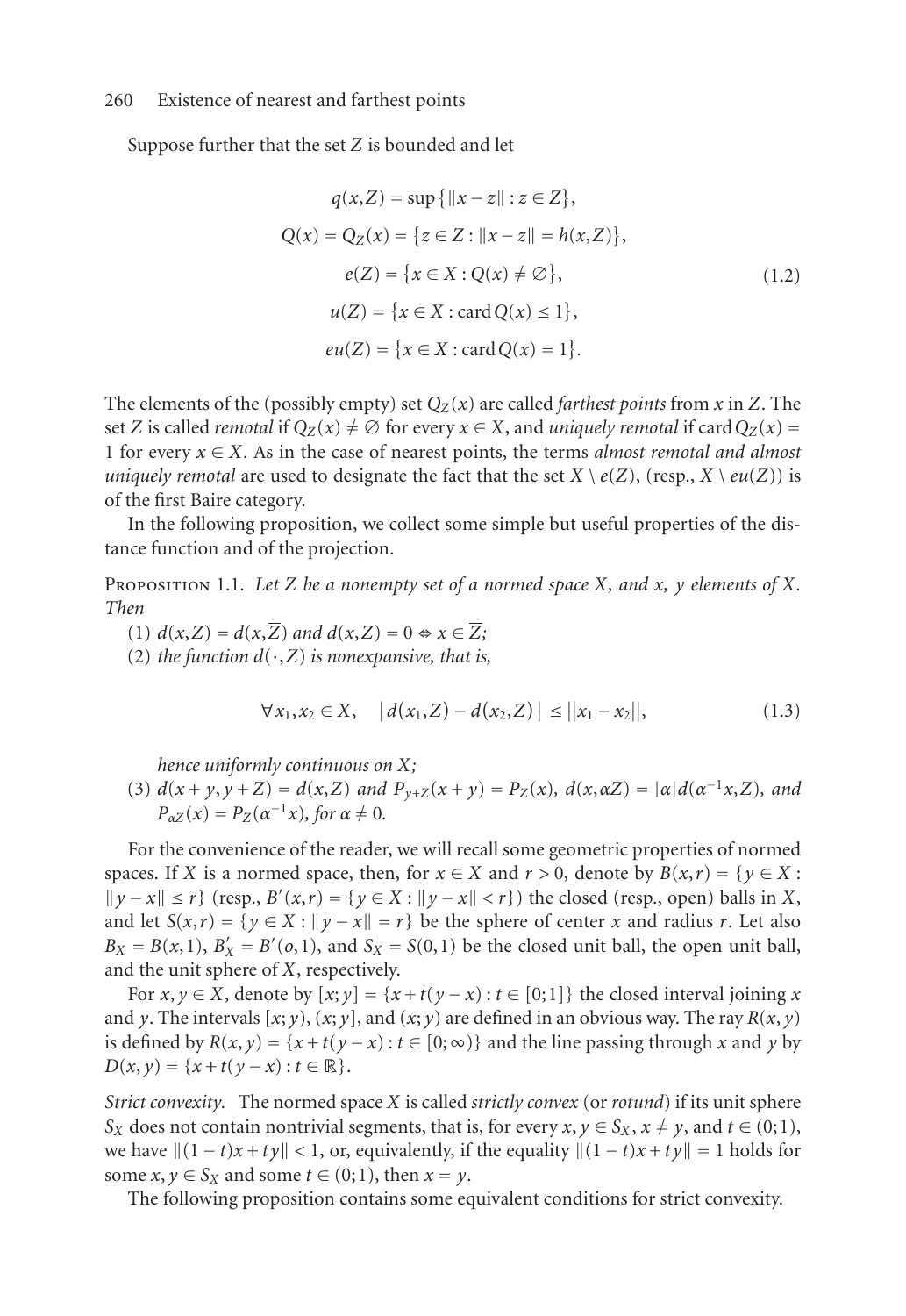Proposition 1.2. *For a normed space X, the following conditions are equivalent:*

- (1) *X is strictly convex;*
- (2) *for very x*, *y* ∈ *S*<sub>*x*</sub> *with x* ≠ *y*,  $||x + y||$  < 2*;*
- $(3)$  *for every*  $x, y \in X \setminus \{0\}$ , the equality  $||x + y|| = ||x|| + ||y||$  *implies*  $y = \alpha x$  *for some α >* 0*.*

*Proof.* Condition (2) follows from (1) taking  $t = 1/2$  in the definition of strict convexity. The implication (2)  $\Rightarrow$  (1) follows from the convexity of the function  $\varphi(t) = \|x + t(y - x)\|$ ,  $t \in [0,1].$ 

 $(1)$  ⇒  $(3)$  Suppose that the equality  $||x + y|| = ||x|| + ||y||$  holds for some nonzero *x*, *y* ∈ *X*. It can be written in the equivalent form

<span id="page-2-0"></span>
$$
\left\| \frac{\|x\|}{\|x\| + \|y\|} \cdot \frac{x}{\|x\|} + \frac{\|y\|}{\|x\| + \|y\|} \cdot \frac{y}{\|y\|} \right\| = 1,
$$
\n(1.4)

which, by the strict convexity of *X*, implies  $y = \alpha x$  with  $\alpha = ||y||/||x||$ .

 $(3) \Rightarrow (2)$  If  $||x + y|| = 2 = ||x|| + ||y||$  for some  $x, y \in S_X$ , then  $y = \alpha x$  for some  $\alpha > 0$ . Since  $||y|| = ||x|| = 1$ , it follows  $\alpha = 1$  and  $y = x$ .

*Uniform convexity.* A normed space *X* is called *uniformly convex* (or *uniformly rotund*) if for every  $\epsilon$ ,  $0 < \epsilon \leq 2$ , there exists  $\delta = \delta(\epsilon) > 0$  such that for every  $x, y \in B_X$ ,

<span id="page-2-1"></span>
$$
\left\| \frac{x+y}{2} \right\| > 1 - \delta \Longrightarrow \|x - y\| < \epsilon; \tag{1.5}
$$

or, equivalently,

$$
||x - y|| \ge \epsilon \Longrightarrow \left| \left| \frac{x + y}{2} \right| \right| \le 1 - \delta. \tag{1.6}
$$

The *modulus [of co](#page-25-0)nvexity* of a normed space *X* is the function  $\delta_X : [0;2] \rightarrow [0;1]$ , defined by one of the following equivalent conditions:

$$
\delta_X(\epsilon) = \inf \left\{ 1 - \left\| \frac{x+y}{2} \right\| : x, y \in S_X, \|x-y\| \ge \epsilon \right\}
$$
  
= 
$$
\inf \left\{ 1 - \left\| \frac{x+y}{2} \right\| : x, y \in B_X, \|x-y\| \ge \epsilon \right\}.
$$
 (1.7)

For  $0 \le \epsilon < 2$ , equalities of the above type hold also with the condition  $||x - y|| > \epsilon$ . see, for instance, [58, pages 442– 446].

Obviously the space *X* is uniformly convex if and only if  $\delta_X(\epsilon) > 0$  for every  $\epsilon$ ,  $0 < \epsilon \leq 2$ . The modulus of convexity satisfies  $\delta_X(\epsilon) \leq \epsilon/2$  and  $\delta_X(\epsilon) \leq \delta_X(\epsilon')$  if  $0 \leq \epsilon \leq \epsilon'$ . If X is uniformly convex, then the mutually equivalent conditions (1.5) and (1.6) hold with  $\delta = \delta_X(\epsilon)$ .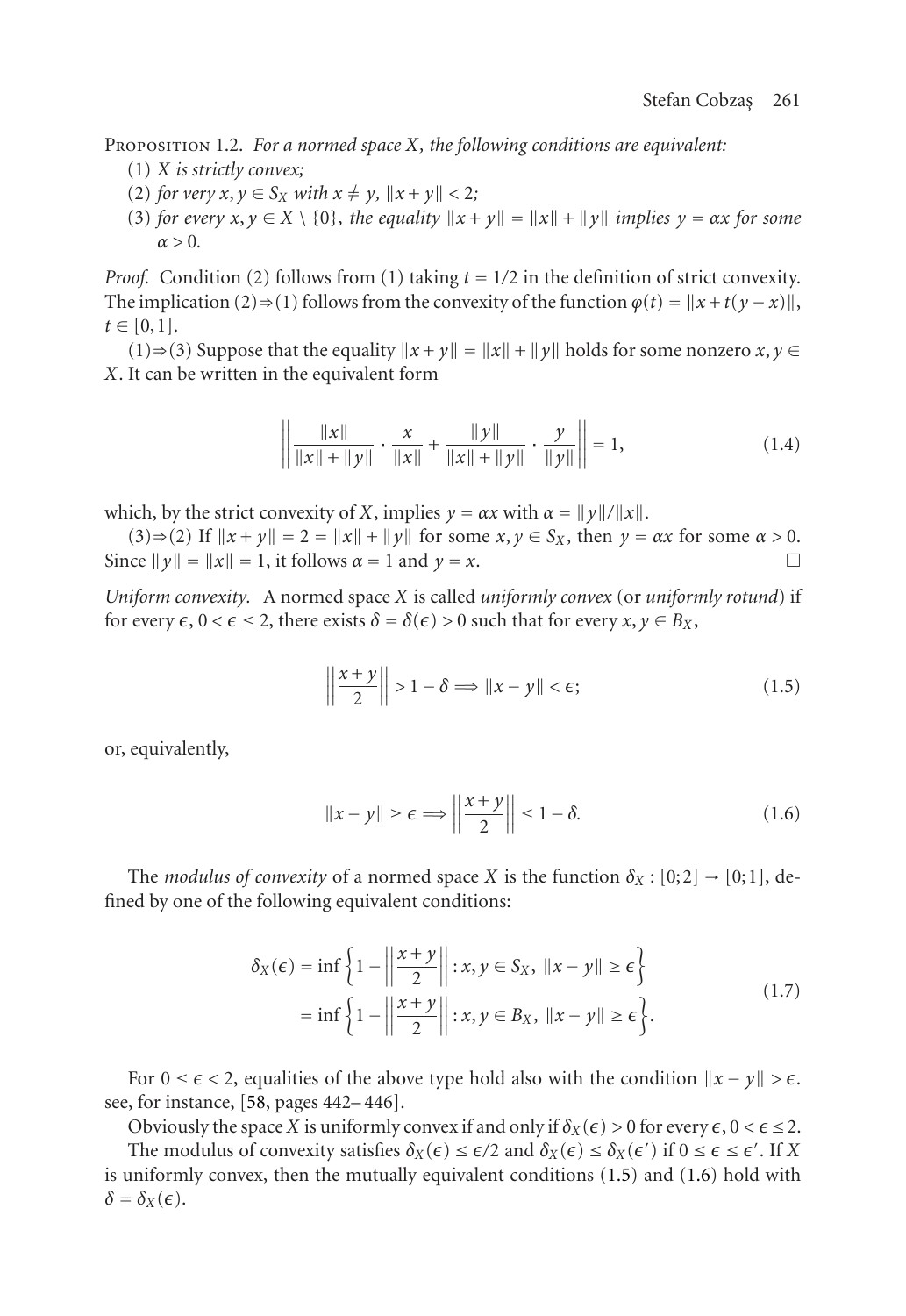<span id="page-3-1"></span>By the monotonicity of the modulus  $\delta_X$ , conditions (1.5) and (1.6) are also equivalent with

<span id="page-3-0"></span>
$$
||x + y|| \le 2(1 - \delta_X(||x - y||))
$$
\n(1.8)

for all  $x, y \in B_X, x \neq y$ .

Uniform convexity can be characterized in terms of some sequences in the unit ball of *X*.

Proposition 1.3 [58, page 447]. *For a normed space X, the following conditions are equivalent:*

- (1) *X is uniformly convex;*
- (2) *if*  $(x_n)$  *and*  $(y_n)$  *are two sequences in the unit sphere*  $S_X$  *of*  $X$  *such that*  $||x_n + y_n|| \rightarrow 2$ *for*  $n \to \infty$ *, then*  $||x_n - y_n|| \to 0$ *;*
- (3) *if*  $(x_n)$  *and*  $(y_n)$  *are two sequences in the unit ball*  $B_X$  *of*  $X$  *such that*  $||x_n + y_n|| \rightarrow 2$ *for*  $n \to \infty$ *, then*  $||x_n - y_n|| \to 0$ *;*
- (4) *if*  $(x_n)$  *and*  $(y_n)$  *are two sequences in X such that*  $(\|x_n\|)$ ,  $(\|y_n\|)$ ,  $(\|2^{-1}(x_n + y_n)\|)$ *all tend to some*  $d > 0$  *for*  $n \to \infty$ *, then*  $||x_n - y_n|| \to 0$ *.*

*Local uniform convexity.* If for fixed  $x \in S_X$  and every  $\epsilon$ ,  $0 < \epsilon \leq 2$ , there exists  $\delta = \delta(\epsilon)$ ,  $x$ ) > 0 such that one of the equivalent conditions (1.5) or (1.6) holds, then the space *X* is called *locally uniformly convex* (or *locally uniformly [rotu](#page-2-0)nd*). [Obvi](#page-2-1)ously uniform convexity implies loc[al](#page-3-0) [un](#page-3-0)iform convexity and, in its turn, this implies strict convexity. A modulus of local uniform convexity can be defined as a localized version of the modulus of uniform convexity. For  $x \in S_X$  and  $0 < \epsilon \leq 2$ , put

<span id="page-3-2"></span>
$$
\delta_X(\epsilon, x) = \inf \{ y \in S_X : ||x - y|| \ge \epsilon \}
$$
  
= 
$$
\inf \{ y \in B_X : ||x - y|| \ge \epsilon \}.
$$
 (1.9)

Obviously the space *X* is locally uniformly convex if and only if  $\delta_X(\epsilon, x) > 0$  for every  $x \in$ *Sx* and every  $\epsilon$ , 0 <  $\epsilon$  ≤ 2. In this case, conditions (1.5) and (1.6) hold with *δ* = *δx*( $\epsilon$ ,*x*). Condition (1.8) holds also with  $\delta_X(\|x - y\|, x)$ ,  $x \in S_x$ ,  $y \in B_X$ ,  $x \neq y$ , instead of  $\delta_X(\|x - y\|, x)$ *y*-).

A theorem similar to Proposition 1.3 but localized, that is, with  $x_n = x \in S_X$ , holds for local uniform convexity too.

Since the unit ball of a normed space *X* determines the shape of all balls in *X*, the conditions of uniform, and of local uniform convexity, can be written for arbitrary balls.

Let  $B(x_0, r)$  be an arbitrary closed ball in a normed space *X*.

Proposition 1.4. (1) *Suppose that the space X is uniformly convex with modulus of uniform convexity*  $\delta_X$ *. Then for every*  $z, z' \in B(x_0, r)$ ,  $z \neq z'$ , the following inequality holds:

$$
||z + z' - 2x_0|| \le 2r(1 - \delta), \tag{1.10}
$$

*where*

$$
\delta = \delta_X \left( \frac{\|z - z'\|}{r} \right). \tag{1.11}
$$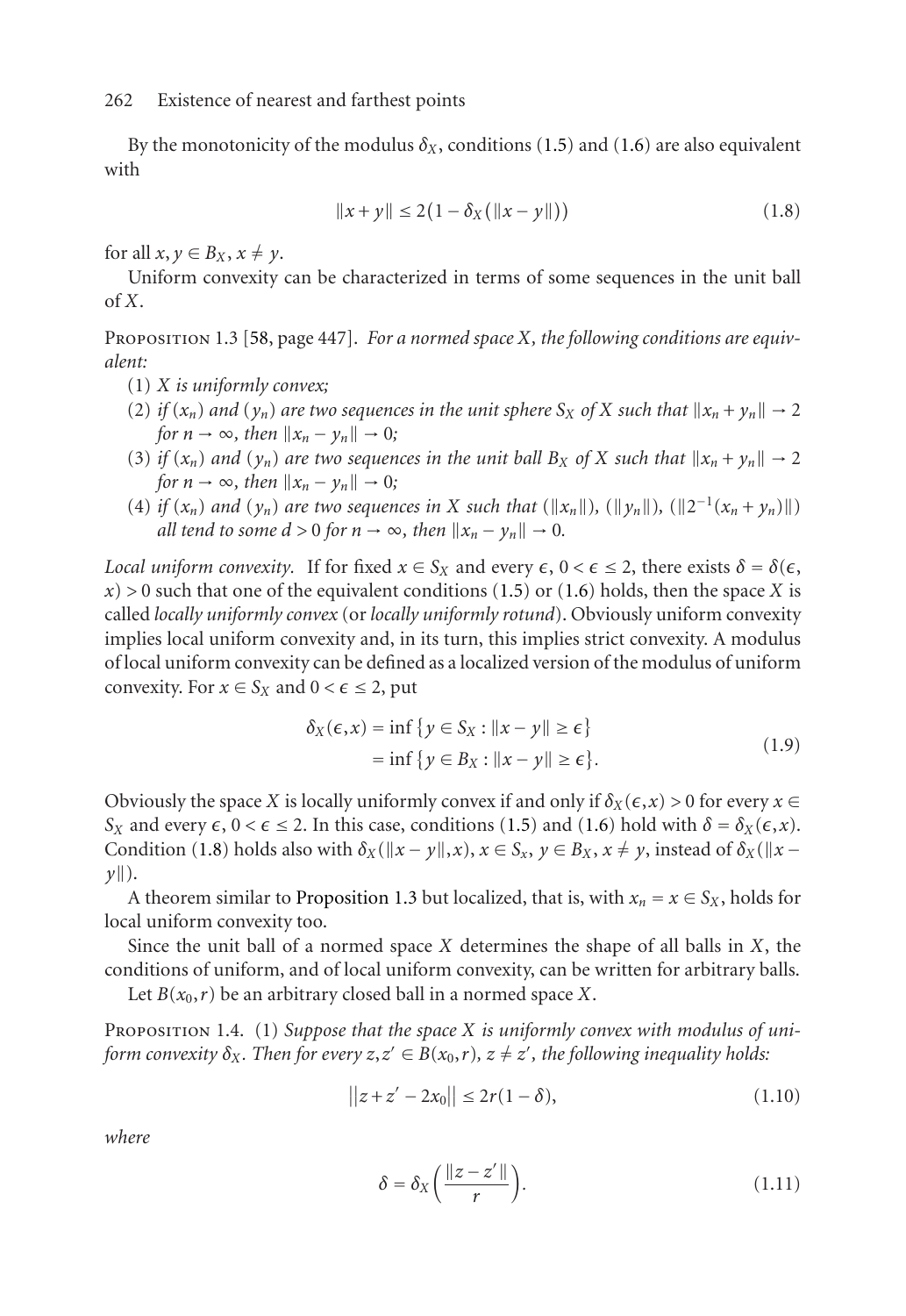# Stefan Cobzas [263](#page-3-2)

*If*  $z, z' \in B(x_0, r)$  *satisfy*  $||z - z'|| \ge \epsilon$  *for some*  $\epsilon \in (0; 2]$ *, then inequality* (1.10) holds with  $\delta = \delta_X(\epsilon/r)$ .

(2) If *X* is locally uniformly convex with modulus of local uniform convexity  $\delta_X(\cdot, \cdot)$  and  $z \in S(x_0, r)$ *,*  $z' \in B(x_0, r)$ *,*  $z \neq z'$ *, then inequality* (1.10) holds with

$$
\delta = \delta_X \left( \frac{\|z - z'\|}{r}, \frac{z - x_0}{r} \right). \tag{1.12}
$$

 $\int f(z) \in S(x_0, r)$  *and*  $z' \in B(x_0, r)$  *are such that*  $\|z - z'\| \ge \epsilon$ , for some  $\epsilon \in (0, 2]$ , then (1.10) *holds with*

$$
\delta = \delta_X \left( \frac{\epsilon}{r}, \frac{z - x_0}{r} \right). \tag{1.13}
$$

*Proof.* Applying (1.8) to  $(z - x_0)/r$  and  $(z' - x_0)/r$ , one obtains

$$
||z + z' - 2x_0|| \le 2r(1 - \delta), \tag{1.14}
$$

with  $\delta = \delta_X(\Vert z - z' \Vert / r)$  if *X* is uniformly convex, (resp.,  $\delta = \delta_X(\Vert z - z' \Vert / r, (z - x_0)/r)$  if *X* is locally uniformly convex).

The assertions involving  $\epsilon$  follow from the monotonicity of the moduli of uniform and of local uniform convexity.

<span id="page-4-0"></span>A normed space *X* is said to have the *Kadec-Klee property* provided  $(x_n)$  tends weakly to *x* and  $||x_n|| \to ||x||$  implies  $||x_n - x|| \to 0$ , that is,  $(x_n)$  tends strongly to *x*, for every sequence  $(x_n)$  in *X* and  $x \in X$ . The space  $\ell^1(\Gamma)$  and any locally uniformly convex space have the Kadec-Klee property. The Kadec-Klee property is called in [58] the Radon-Riesz property, motivated by the fact that J. Radon and F. Riesz proved that the space *L*<sup>*p*</sup>( $\Omega$ , $\mathcal{A}, \mu$ ) has this property for  $1 < p < \infty$ .

#### **2. The problem of nearest points**

The geometric properties we considered at the end of the preceding section are closely related to the approximation properties of the space *X*. First we will examine strict convexity.

Proposition 2.1. *For a normed space X, the following conditions are equivalent:*

- (1) *the space X is strictly convex;*
- (2) *every nonempty convex subset of X is a uniqueness set for best approximation;*
- (3) *every nonempty closed convex subset of X is a uniqueness set for best approximation.*

*Proof.* (1)⇒(2) Let *Z* be a nonempty convex subset of *X* and suppose that for some  $x \in X$ , there are  $z_1, z_2 \in Z$  such that  $||x - z_1|| = ||x - z_2|| = d(x, Z) = d > 0$ . Then  $(z_1 + z_2)/2 \in Z$ and

$$
d \le \left\|x - \frac{z_1 + z_2}{2}\right\| = \frac{1}{2}(\left\|x - z_1 + x - z_2\right\|) \le \frac{1}{2}(\left\|x - z_1\right\| + \left\|x - z_2\right\|) = d,\tag{2.1}
$$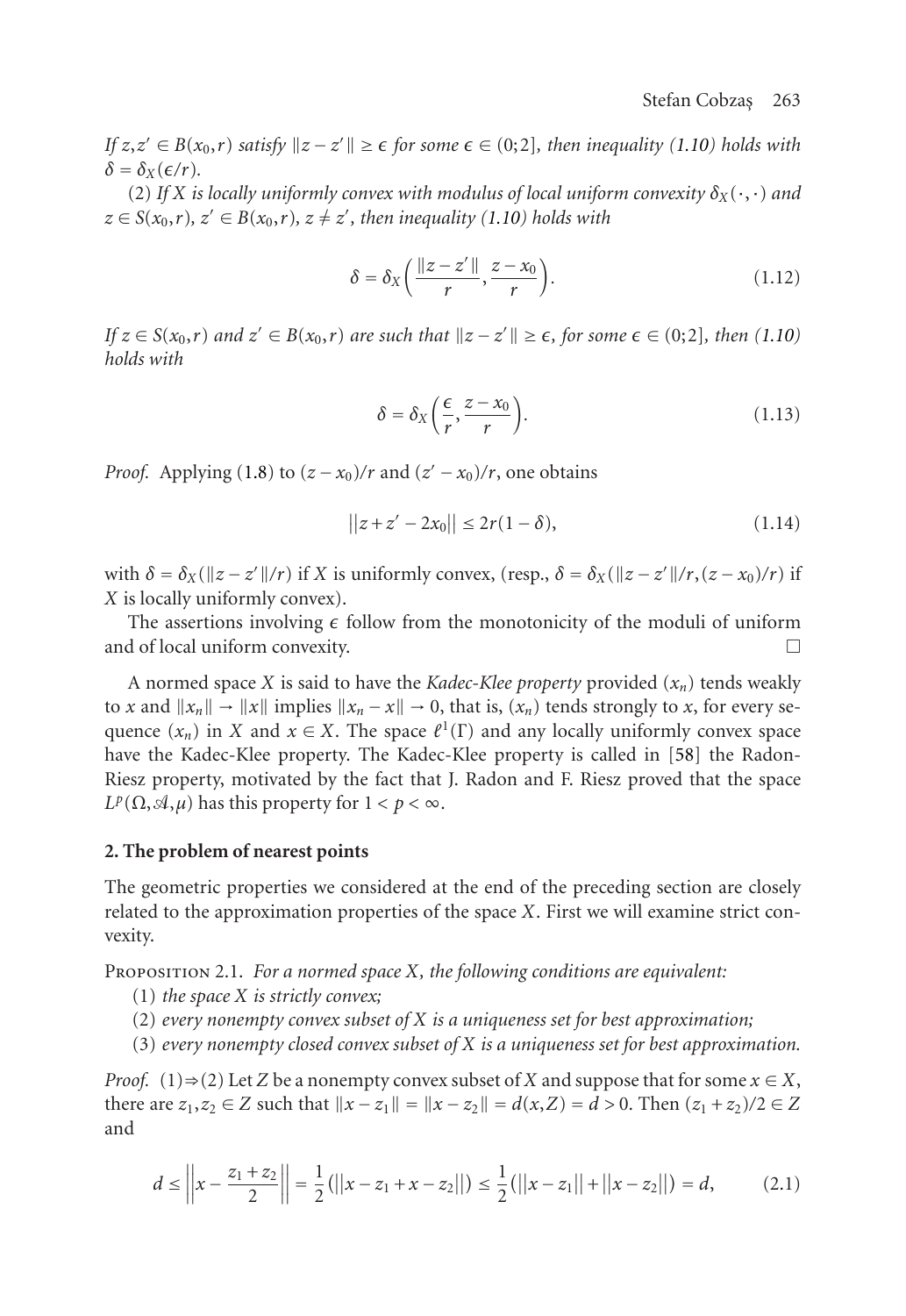<span id="page-5-0"></span> $\int \int \int \int \int \int \int \int |x - z_1 + x - z_2|| = 2d = ||x - z_1|| + ||x - z_2||$ . By the strict convexity of *X*, there is  $\alpha > 0$  such that  $x - z_2 = \alpha(x - z_1)$ . Because  $||x - z_1|| = ||x - z_2|| = d$ , it follows that  $\alpha = 1$ and  $z_1 = z_2$ .

The implication (2)⇒(3) is obvious. To prove (3)⇒(1) suppose that *X* is not strictly convex. Then there exist  $x_0, x_1 \in S_X$ ,  $x_0 \neq x_1$ , such that  $||x_0 + x_1|| = 2$ . The convexity of the function  $\varphi(t) = ||x_0 + t(x_1 - x_0)||$ ,  $t \in [0; 1]$ , implies  $||0 - \varphi(t)|| = 1 = d(0, [x_0; x_1])$  for all  $t \in [0;1].$ 

In uniformly convex spaces, stronger results on the existence and uniqueness of best approximation hold.

Proposition 2.2. *If Z is a nonempty complete convex subset of a uniformly convex normed space X, then Z is a Chebyshev set in X.*

For the proof, we need a lemma.

LEMMA 2.3. Let *X* be a uniformly convex normed space. If  $(x_n)$  is a sequence in *X* such that, *for some d* > 0,  $||x_n|| \to d$  *for*  $n \to \infty$ *, and*  $||x_n + x_m|| \to 2d$ *, for*  $n, m \to \infty$ *, then the sequence* (*xn*) *is fundamental.*

*Proof.* For  $\epsilon > 0$ , let  $\delta > 0$  be such that (1.5) holds. Take  $\alpha \in \mathbb{R}$  satisfying the conditions:

$$
0 < \alpha < 1, \qquad \alpha < d, \qquad \frac{2\alpha}{d + \alpha} < \delta. \tag{2.2}
$$

By hypothesis, there exists  $n_0 \in \mathbb{N}$  such that

$$
\forall n \ge n_0, \quad ||x_n|| \le d + \alpha, \qquad \forall n, m \ge n_0, \quad \left\| \frac{x_n + x_m}{2} \right\| \ge d - \alpha. \tag{2.3}
$$

Then  $x'_n = (d + \alpha)^{-1} x_n \in B_X$  and

$$
\left\| \frac{x'_n + x'_m}{2} \right\| = \frac{1}{d + \alpha} \left\| \frac{x_n + x_m}{2} \right\| \ge \frac{d - \alpha}{d + \alpha} = 1 - \frac{2\alpha}{d + \alpha} > 1 - \delta,
$$
 (2.4)

for all  $n, m \ge n_0$ . It follows that  $||x'_n - x'_m|| < \epsilon$ , so that  $||x_n - x_m|| < \epsilon(d + \alpha) < \epsilon(d + 1)$  for all  $n, m \ge n_0$ . The lemma is proved.

*Proof of Proposition 2.2.* For  $x \in X \setminus Z$ [,](#page-4-0) [let](#page-4-0)  $d = d(x, Z) > 0$  and let  $(z_n)$  be a minimizing sequ[ence in](#page-5-0) *Z*, that is,  $||x - z_n|| \rightarrow d$ . Reasoning as in the proof of Proposition 2.1, it follows

$$
\left\| \frac{x - z_n + x - z_m}{2} \right\| = \left\| x - \frac{z_n + z_m}{2} \right\| \longrightarrow d. \tag{2.5}
$$

By the above lemma, the sequence  $(x - z_n)$  is fundamental. But then  $(z_n)$  is also a fundamental sequence and, by the completeness of the set *Z*, it has a limit  $z \in Z$ . It follows  $||x - z|| = \lim_{n} ||x - z_n|| = d(x \cdot Z)$ . Since every uniformly convex space is strictly convex, the uniqueness of *z* follows from Proposition 2.1.

Proposition 2.2 is proved. □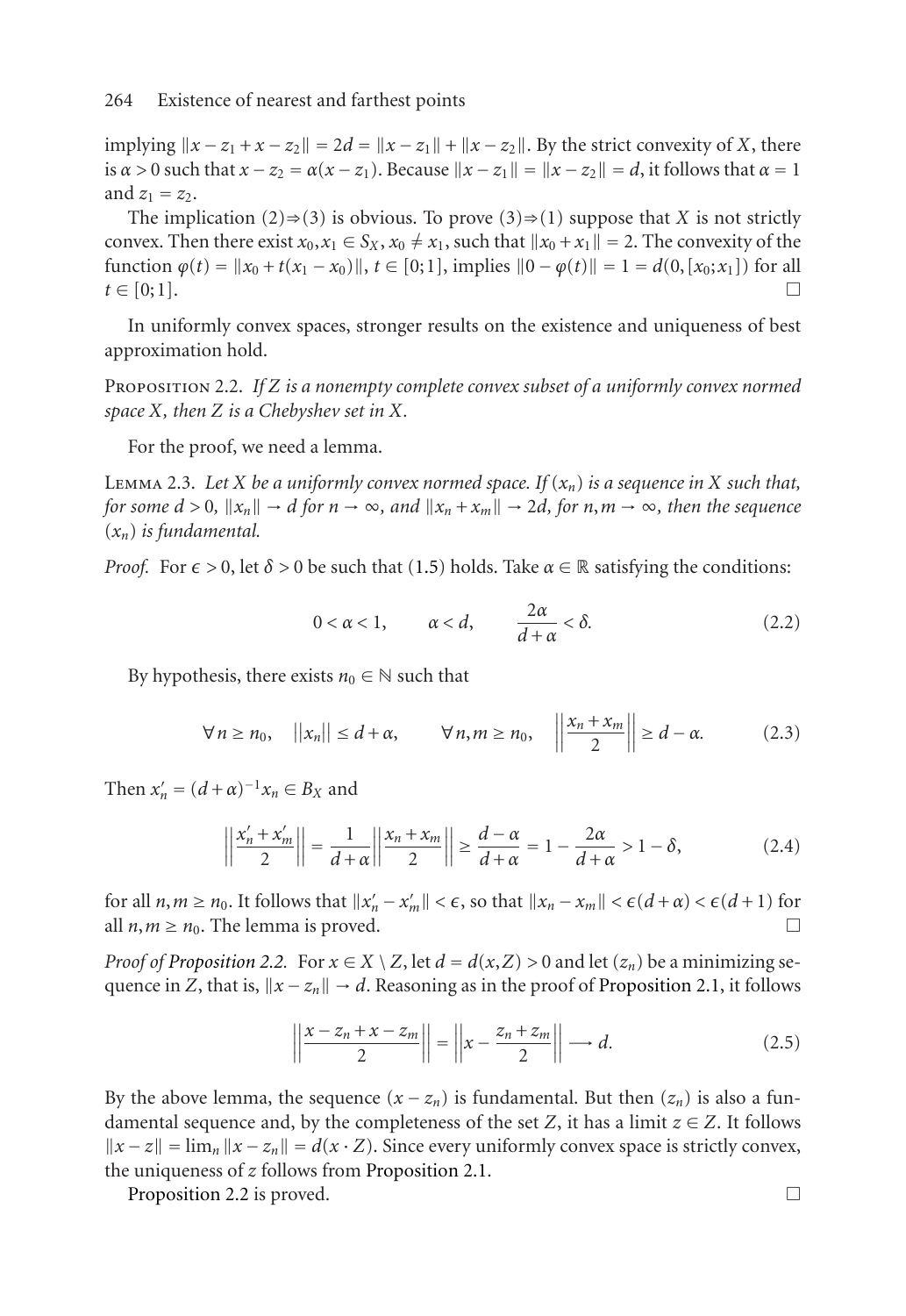*Stečkin's results on best approximation by elements of arbitrary sets.* In the s[emi](#page-24-0)[nal](#page-24-1) paper [76], Steckin proved some fundamental generic uniqueness and existence results for nearest points in arbitrary subsets of normed spaces, and posed several open questions. This drew the attention of mathematicians interested in abstract approximation theory or in Banach space geometry, to this challenging area of research, leading to a series of papers dealing with generic existence and uniqueness for the nearest-point and farthest-point problems in normed spaces.

<span id="page-6-0"></span>Now, we will present Steckin's results along with the problems raised by him in [76]. As Stečkin's paper is available only in Russian, I will present the proofs, taking into account some subsequent developments, mainly by De Blasi, Myjak, and Papini [17, 19]. (An English translation of Steckin's paper can be obtained upon request from the author of the present paper.) A subset *Z* of a normed space *X* is called *relatively boundedly compact* if its intersection with any closed ball in  $X$  is relatively compact or, equivalently, if any bounded sequence in *Z* contains a convergent subsequence. If the intersection of *Z* with any closed ball is compact, then we call it *boundedly compact*.

We first present the results concerning uniqueness.

<span id="page-6-1"></span>Theorem 2.4. *Let X be strictly convex normed space. Then*

- (1) *the set*  $U(Z)$  *is dense in*  $X$  *for any*  $Z \subset X$ *,*
- (2) *if X is Banach and Z is relatively boundedly compact, then X* \ *U*(*Z*) *is of the first Baire category,*
- (3) *if X* is Banach and *Z* is closed and relatively boundedly compact, then  $X \setminus U(Z)$  *is of the first Baire category and a G*<sup>*δ set.*</sup>

The proof is based on the following simple remark.

LEMMA 2.5. Let *X* be a strictly convex normed space, *Z* a nonempty subset of *X*, and  $x_0 \in$ *X* \ *Z.*

*If*  $z_0 \in P_Z(x_0)$ *[,](#page-6-0) [the](#page-6-0)n*  $P_Z(x) = \{z_0\}$  *for every*  $x \in [z_0; x_0)$ *.* 

*Proof.* [The asse](#page-6-1)rtion is obviously true for  $x = z_0$ . Let  $x \in (z_0; x_0)$  and suppose that there exists *z* ∈ *Z* \ {*z*<sub>0</sub>} such that  $||x - z|| \le ||x - z_0||$ . If *z* ∈ (*z*<sub>0</sub>;*x*), then  $||x - z|| < ||x - z_0||$ , a contradiction. If *z* does not lie on the line  $D(z_0, x_0)$ , then, by the strict convexity of *X*, we obtain again a contradiction:

$$
||x_0 - z|| < ||x_0 - x|| + ||x - z|| \le ||x_0 - x|| + ||x - z_0|| = ||x - z_0||.
$$
 (2.6)

*Proof of Theorem 2.4.*

*Proof of assertion (1).* If  $x \notin U(Z)$ , then  $P_Z(x)$  contains at least two distinct points  $z_1, z_2$ . By Lemma 2.5,  $[z_1; x] \subset U(Z)$ , implying the density of  $U(Z)$  in *X*.

Because  $d(x, Z) = d(x, \overline{Z})$ , we have  $X \setminus U(Z) \subset X \setminus U(\overline{Z})$ , so that assertion (2) is a consequence of assertion (3).

*Proof of assertion (3).* Let *Z* be a nonempty boundedly compact subset of the strictly convex space *X* and let

$$
D(x) = \text{diam}\, P_Z(x) = \sup\left\{ ||z' - z''|| : z', \, z'' \in P_Z(x) \right\}. \tag{2.7}
$$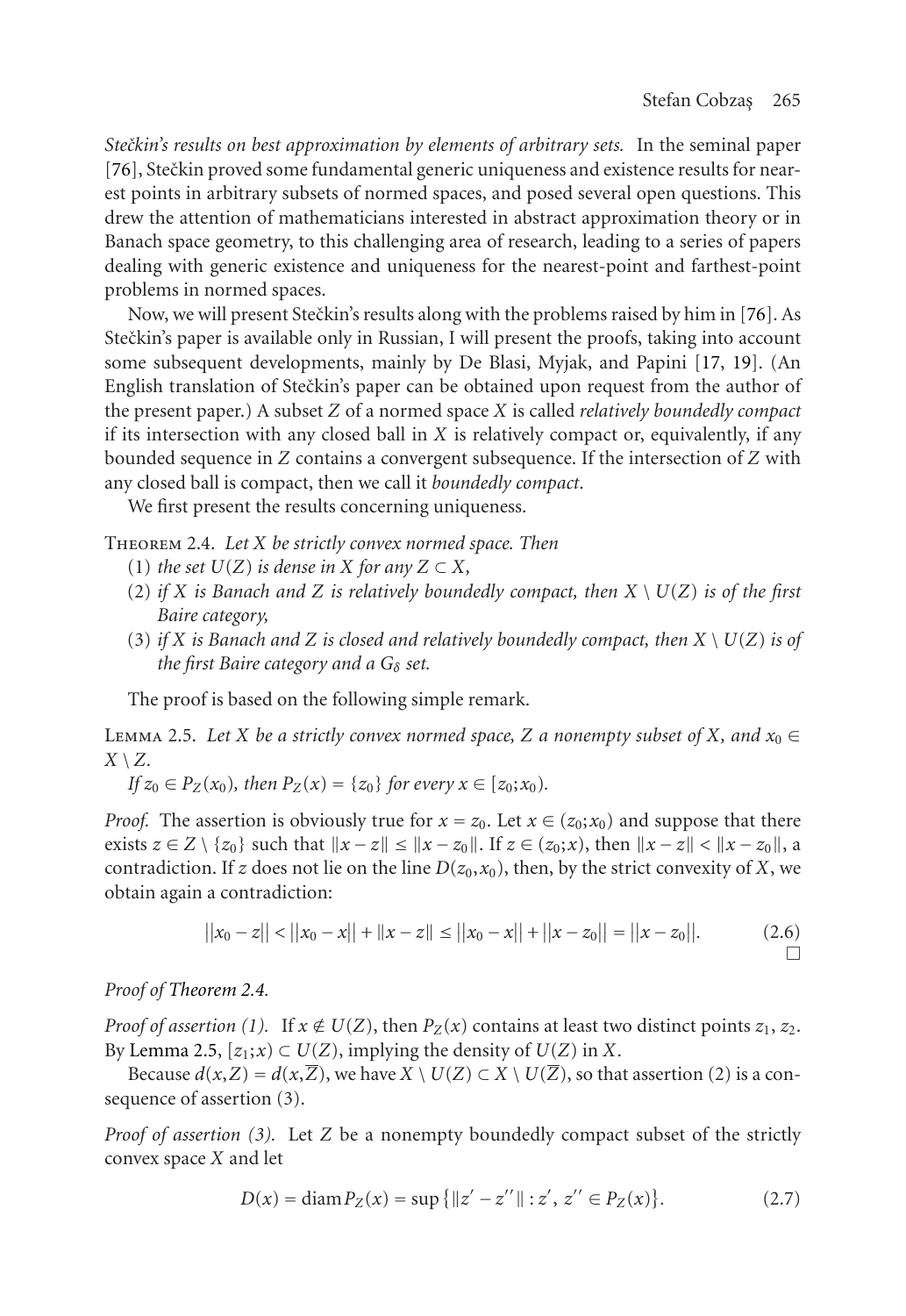Put  $Y = X \setminus U(Z)$  and let

$$
Y_n = \left\{ x \in X : D(x) \ge \frac{1}{n} \right\}, \quad n \in \mathbb{N}.
$$
 (2.8)

Since  $Y = \bigcup_{n=1}^{\infty} Y_n$ , it suffices to prove that each set  $Y_n$  is closed and nowhere dense.

*Y<sub>n</sub> is closed*. Let  $(x_k)$  be a sequence in *Y<sub>n</sub>* converging to an element  $x \in X$ . Because *Z* is boundedly compact, the set  $P_Z(x_k) = Z \cap B(x_k, d(x_k, Z))$  is compact for every  $k \in \mathbb{N}$ , so that there exist  $z'_k, z''_k \in P_Z(x_k)$  such that

$$
||z'_{k} - z''_{k}|| = \text{diam}\, P_{Z}(x_{k}) \ge \frac{1}{n}.\tag{2.9}
$$

The inequalities  $||z'_k - x|| \le ||z'_k - x_k|| + ||x_k - x||$ ,  $k \in \mathbb{N}$ , and similarly for  $z''_k$ , show that the sequences  $(z'_{k})$  and  $(z''_{k})$  are bounded. The set *Z* being boundedly compact, they will contain convergent subsequences. Therefore, without restricting the generality, [we can](#page-6-1) [sup](#page-6-1)pose that there exist  $z', z'' \in Z$  such that  $z'_k \to z'$  and  $z''_k \to z''$  for  $k \to \infty$ , and  $||z'_k - z'||$  $z_k''$   $\parallel \geq 1/n$ ,  $k \in \mathbb{N}$ . But then

$$
||z'-x|| = \lim_{k \to \infty} ||z'_k - x_k|| = \lim_{k \to \infty} d(x_k, Z) = d(x, Z),
$$
 (2.10)

and similarly for  $z_k''$  and  $z''$ . It follows  $z', z'' \in P_Z(x)$  and  $\text{diam } P_Z(x) \ge ||z' - z''|| \ge 1/n$ , showing that  $x \in Y_n$ , that is, the set  $Y_n$  is closed.

*The set Y<sub>n</sub> is nowhere dense.* As the set *Y<sub>n</sub>* is closed, this is equivalent to int  $Y_n = \emptyset$ , where by int*A* we denote the interior of a set *A*[.](#page-4-0) [To](#page-4-0) [prove](#page-4-0) [this,](#page-4-0) [w](#page-4-0)e will use again Lemma 2.5. If *x* ∈ *Y<sub>n</sub>* then there are  $z'$ , $z''$  ∈  $P_Z(x)$  with  $||z' - z''|| \ge 1/n$ . But then,  $[z';x)$  ⊂  $U(Z)$  ⊂  $X \setminus Y_n$ , so that  $Y_n$  does not contain any ball with center *x*.

Theorem 2.4 is completely proved.

The following theorem shows that the density result in the above theorem characterizes in fact the strict convexity of *X*.

THEOREM 2.6. *If X is Banach and*  $\overline{U(Z)} = X$  *for every*  $Z \subset X$ *, then X is strictly convex.* 

<span id="page-7-0"></span>*Proof.* If the space *X* is strictly convex, then, by Proposition 2.1, the set  $U(Z)$  is dense in *X* for any nonempty subset *Z* of *X*.

Suppose now that *X* is not strictly convex, and let  $x_1, x_2 \in S_X$ ,  $x_1 \neq x_2$ , such that  $||x_1 +$  $x_2$   $\| = 2$ . Put  $x_0 = (x_1 + x_2)/2$  and let  $x^* \in X^*$  be such that  $\|x^*\| = 1$  and  $x^*(x_0) = \|x_0\| = 1$ 1. It follows  $x^*(x_1) = x^*(x_2) = 1$ . The hyperplane  $H = \{x \in X : x^*(x) = 1\}$  is proximinal, because  $x^*$  attains its norm on  $S_X$  (at  $x_0$ ). By the well known formula for the distance to a hyperplane, for every  $x \notin H$ ,  $d(x,H) = |x^*(x) - 1|$  and  $h_k = x - (x^*(x) - 1)x_k \in P_H(x)$ ,  $k = 1, 2$ . It follows that  $U(H) = H$  is not dense in *X*.

In the presence of local uniform convexity and of uniform convexity, one obtains better topological properties of the sets *U*(*Z*) and *EU*(*Z*).

THEOREM 2.7. If X is locally uniformly convex Banach space, then  $X \setminus U(Z)$  is of the first *Baire category for any*  $Z \subset X$ *.*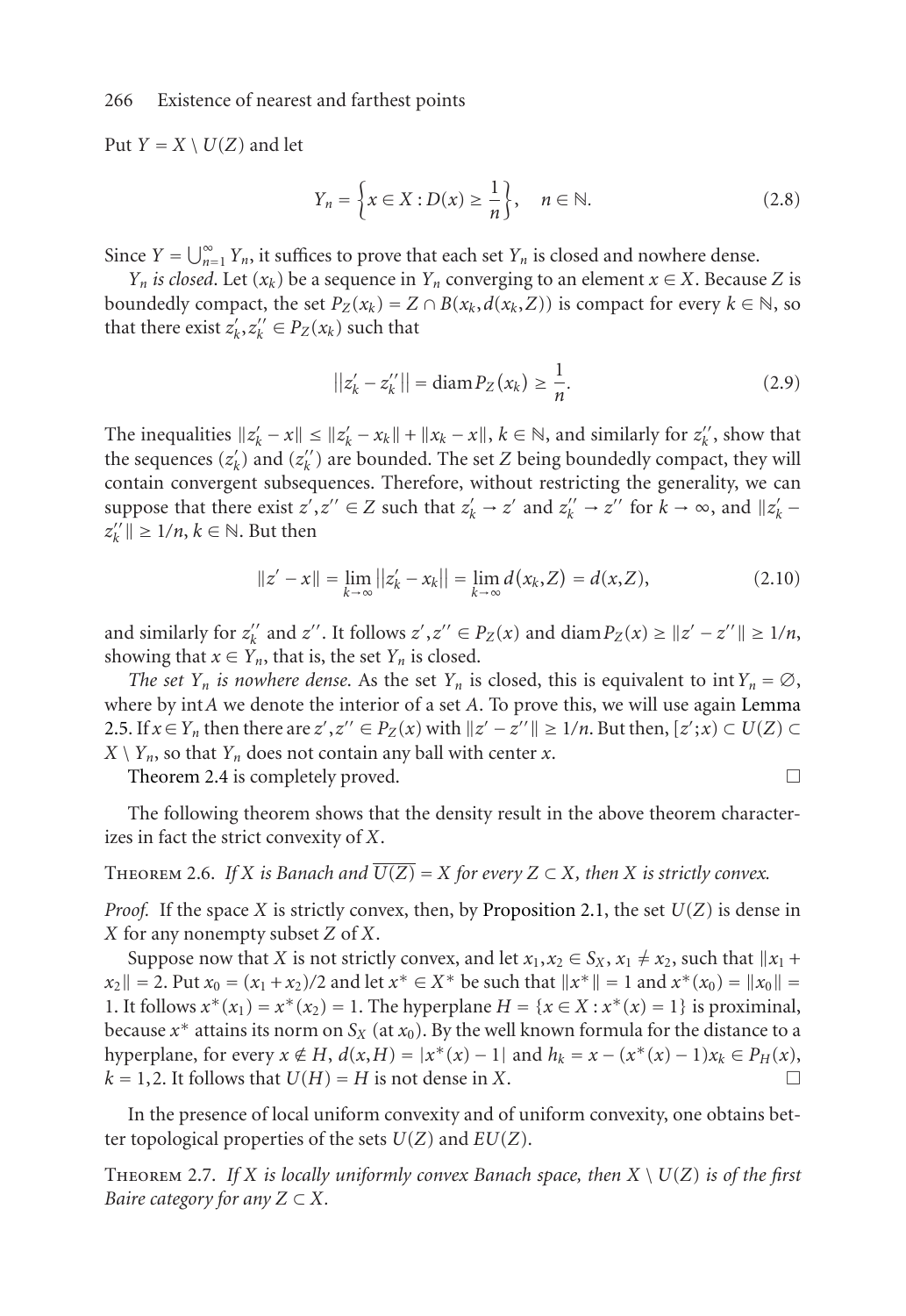<span id="page-8-1"></span>In order to present the result in uniformly convex spaces, we recall the notion of well posedness. For  $Z \subset X$  and  $x \in X$ , denote by min $(x, Z)$  the problem of best approximation of *x* by elements in *Z*: find  $z_0 \in Z$  such that  $||x - z_0|| = d(x,Z)$ . A sequence  $(z_n)$  in *Z* is called a *minimizing sequence* if  $\lim_{n} ||x - z_n|| = d(x, Z)$ . It is clear that minimizing sequences always exist. We say that the problem  $min(x, Z)$  is *well posed* if it has a unique solution  $z_0 \in Z$  and every minimizing sequence converges to  $z_0$ . A thorough presentation of well posedness in various problems of optimization and optimal control is given in the monograph by Dontchev and Zolezzi [23].

In uniformly convex Banach spaces, the following remarkable result holds.

Theorem 2.8. *If X is a uniformly convex Banach space, then for every nonempty closed subset Z* of *X, the complem[ent](#page-24-1) of the set of all*  $x \in X$  *for which the problem*  $\min(x, Z)$  *is well posed is of the first Baire category.*

For the proofs of these theorems, we need some results on some special subsets of locally uniformly convex and of uniformly convex normed spaces.

Let  $x_0 \in X$ ,  $r > 0$ ,  $0 < \alpha \le 1/2$ ,  $\beta > 0$ , and  $z \in S(x_0, r)$ . Put  $x_1 = x_0 + \alpha(z - x_0)$  and let

<span id="page-8-0"></span>
$$
M_{\beta}(x_0, z; \alpha) = B(x_1, (1 - \alpha)r + \beta) \ B'(x_0, r).
$$
 (2.11)

Following De Blasi et al. [19], we call a set of this kind a *lens*, a term suggested by its geometric shape in the Euclidean space  $\mathbb{R}^3$ .

The inequality from the following proposition will be the key tool in the proofs of uniqueness and existence results in locally uniformly and uniformly convex space.

PROPOSITION 2.9. *Let*  $x_1 = x_0 + \alpha(x_0 - z_0)$  *and, for*  $y \in M_\beta(x_0, z_0; \alpha)$ *, let*  $z = x_1 + (1 - \alpha)x_0$  $\alpha$ ) $r(y - x_1)$ / $\|y - x_1\|$ . Then the following inequality holds:

$$
||y - x_0|| \le r + \beta - 2\alpha r \delta, \qquad (2.12)
$$

*where*

$$
\delta = \delta_X \left( \frac{||z - z_0||}{(1 - \alpha)r}, \frac{z_0 - x_1}{(1 - \alpha)r} \right) \qquad \text{or} \qquad \delta = \delta_X \left( \frac{||z - z_0||}{(1 - \alpha)r} \right), \tag{2.13}
$$

*according to the fact that X is locally uniformly convex or uniformly convex.*

*Proof.* Suppose that *X* is locally uniformly convex. Since  $||z_0 - x_1|| = ||z - x_1|| = (1 - \alpha)r$ , we have

$$
||z + z_0 - 2x_1|| \le 2(1 - \alpha)r(1 - \delta), \tag{2.14}
$$

where

$$
\delta = \delta_X \left( \frac{||z - z_0||}{(1 - \alpha)r}, \frac{z_0 - x_1}{(1 - \alpha)r} \right). \tag{2.15}
$$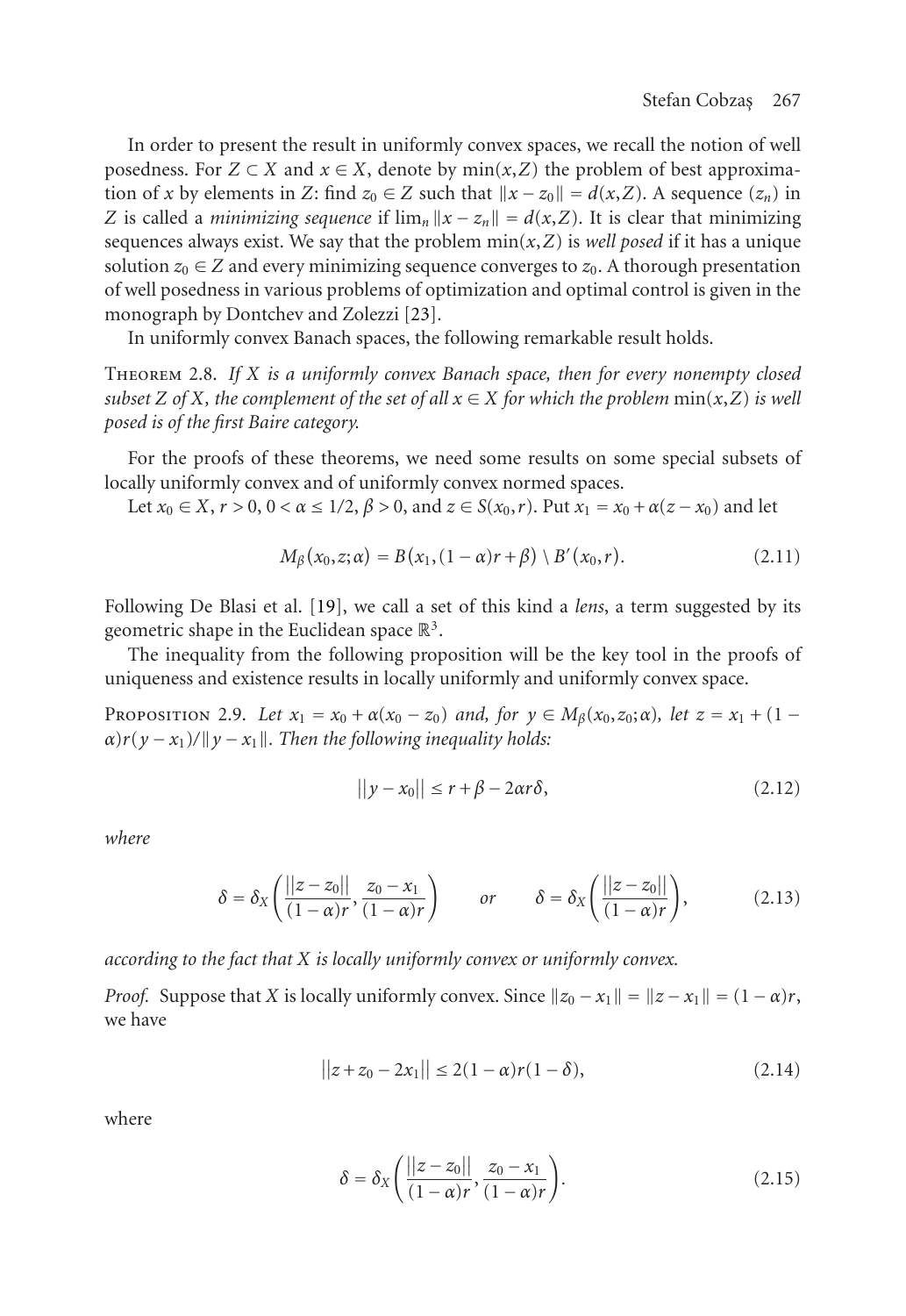<span id="page-9-0"></span>Writing

$$
y - x_0 = y - z + z - x_1 + x_1 - x_0 = (y - z) + (z - x_1) + \frac{\alpha}{1 - \alpha}(z_0 - x_1)
$$
  
=  $(y - z) + (1 - \frac{\alpha}{1 - \alpha})(z - x_1) + \frac{\alpha}{1 - \alpha}(z + z_0 - 2x_1),$  (2.16)

we obtain

$$
||y - x_0|| \le \beta + \left(1 - \frac{\alpha}{1 - \alpha}\right)(1 - \alpha)r + \frac{2\alpha}{1 - \alpha}(1 - \alpha)r(1 - \delta) = r + \beta - 2\alpha r\delta. \tag{2.17}
$$

The proof in the uniformly convex case proceeds in the same way, working with  $\delta$  =  $\delta_X(\|z - z_0\|/((1 - \alpha)r)).$ 

PROPOSITION 2.10. (1) If *X* is locally uniformly convex, then

$$
\lim_{\beta \searrow 0} \text{diam} \, M_{\beta}(x_0, z; \alpha) = 0. \tag{2.18}
$$

(2) *If X is uniformly convex, then for every*  $\epsilon > 0$ *, there exists*  $\gamma = \gamma(\epsilon, \alpha)$  *such that* 

$$
diam M_{\beta}(x_0, z; \alpha) < \epsilon \tag{2.19}
$$

*for all*  $\beta$ ,  $0 < \beta \le \gamma$ , and all  $z \in S_X$ , that is, diam  $M_\beta(x_0, z; \alpha)$  tends to zero for  $\beta > 0$ , uniformly *with respect to*  $z \in S_X$ *.* 

*Proof.* (1) Suppose, on the contrary, that there exists  $\epsilon > 0$  and a strictly decreasing sequence of real numbers  $\beta_n \searrow 0$  such that

$$
diam M_{\beta_n}(x_0, z; \alpha) > 2\epsilon
$$
\n(2.20)

for all  $n \in \mathbb{N}$ . Put  $M_n = M_{\beta_n}(x_0, z; \alpha)$  and choose  $y_n \in M_n$  such that  $||y_n - z_n|| > \epsilon$ . If  $z'_n =$  $x_1 + (1 - \alpha)r||y - x_1||^{-1}(y - x_1)$ , then

$$
||z - z'_{n}|| \ge ||z - y_{n}|| - ||y_{n} - z'_{n}|| \ge \epsilon - \beta_{n} > \frac{\epsilon}{2},
$$
\n(2.21)

whenever  $\beta_n < \epsilon/2$ , which holds for sufficiently large *n*. By Proposition 2.[9, we h](#page-8-0)ave

$$
||y_n - x_0|| \le r + \beta_n - 2\alpha r \delta,
$$
\n(2.22)

where

$$
\delta = \delta_X \left( \frac{\epsilon}{2(1-\alpha)r}, \frac{z - x_1}{(1-\alpha)r} \right). \tag{2.23}
$$

Since  $\beta_n \setminus 0$  and  $\delta$  do not depend on  $\beta_n$ , it follows that  $||y_n - x_0|| < r$  for sufficiently large *n*, in contradiction to  $y_n \in M_n \subset X \setminus B'(x_0,r)$  (see the definition (2.11) of  $M_n =$  $M_{\beta_n}(x_0,z;\alpha)$ ).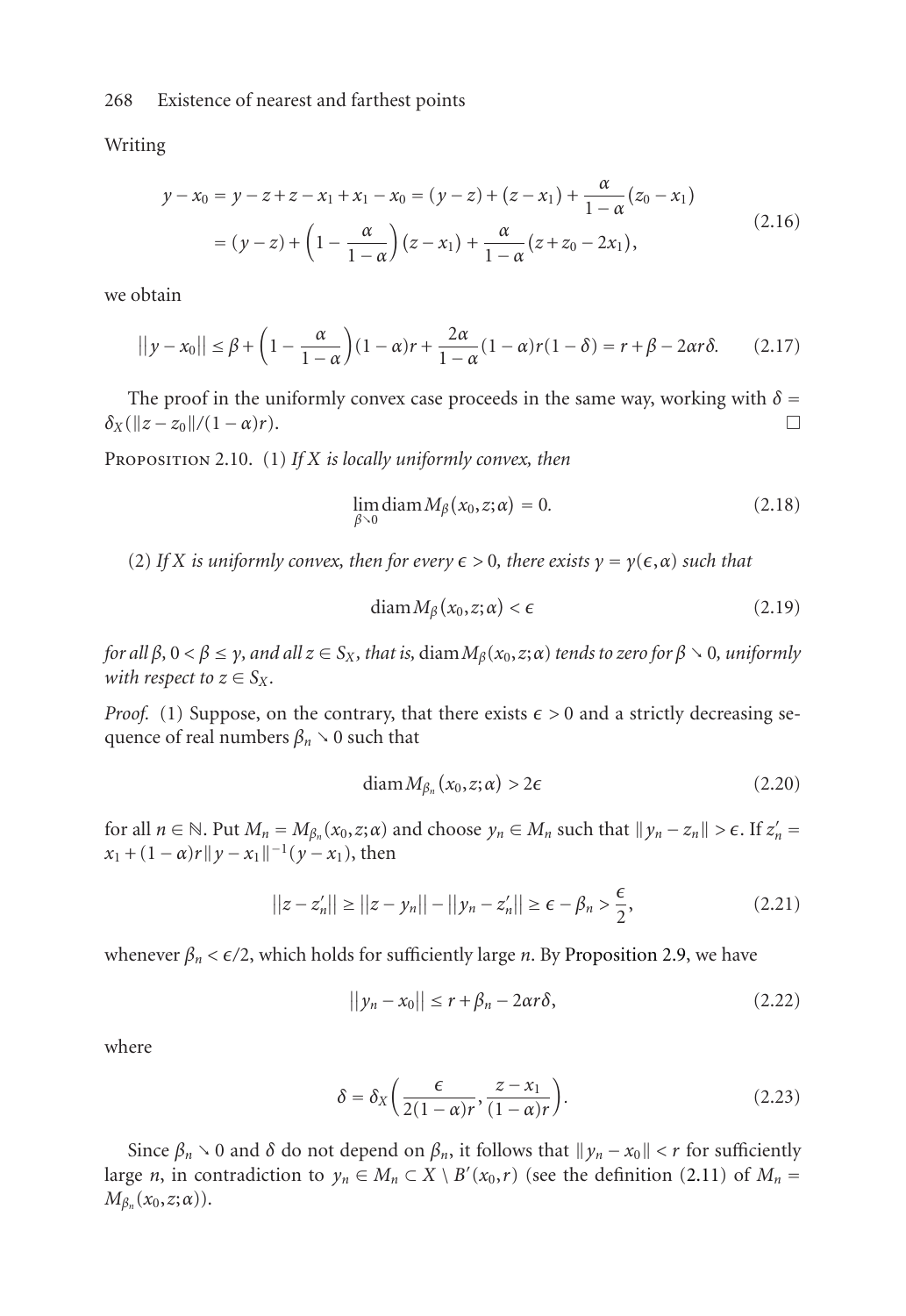(2) Proceeding again by contradiction, suppose that there exist  $\epsilon > 0$  and the sequences  $(z_n)$  in  $S(x_0,r)$  and  $(\beta_n)$  in  $\mathbb{R}_+$  with  $\beta_n \setminus 0$ , such that

$$
diam M_{\beta_n}(x_o, z_n; \alpha) > 2\epsilon,
$$
\n(2.24)

for all  $n \in \mathbb{N}$ . We c[an s](#page-24-1)uppose  $\beta_n < \epsilon/2$ . Taking

$$
\delta = \delta_X \left( \frac{\epsilon}{2(1 - \alpha)r} \right),\tag{2.25}
$$

and reasoning as above, we obtain

$$
||y_n - x_0|| \le r + \beta_n - 2\alpha r \delta. \tag{2.26}
$$

<span id="page-10-0"></span>*It follows*  $||y_n - x_0|| < r$  for sufficiently large *n*, in contradiction to *y<sub>n</sub>* ∉ *B'*( $x_0, r$ ). □

De Blasi et al. [19, Lemma 2.1] gave a quantitative version of Proposition 2.10 and called it *Steˇckin's lens lemma*.

Let *X* be a uniformly convex space with modulus of uniform convexity  $\delta_X$ . For  $\sigma \in$ (0;1], define *δ*<sup>∗</sup>(*σ*) by

$$
\delta^*(\sigma) = \sup \{ \epsilon : 0 < \epsilon \le 2, \ \delta_X(\epsilon) \le \sigma \}. \tag{2.27}
$$

It is immediate that  $0 < \delta^*(\sigma) \leq \delta^*(\sigma')$ , for  $0 < \sigma \leq \sigma' \leq 1$ , and  $\delta^*(\sigma) \to 0$  for  $\sigma > 0$ .

PROPOSITION 2.11. *If X is a uniformly convex space,*  $x_0 \in X$ *,*  $r > 0$ *,*  $0 < \alpha \leq 1/2$ *,*  $\beta > 0$ *, and*  $z \in S(x_0, r)$ *, then* 

$$
\operatorname{diam} M_{\beta}(x_0, z; \alpha) \le 2\beta + 2(1 - \alpha)r\delta^* \left(\frac{\beta}{2\alpha r}\right),\tag{2.28}
$$

*where*  $M_\beta(x_0, z; \alpha)$  *is the lens defined by (2.11).* 

*Proof.* Let  $y \in M_\beta(x_0, z; \alpha)$  be such that  $||y - z|| > \beta$ . If  $z' = x_1 + (1 - \alpha)r(y - x_1)/||y - z||$  $x_1$  ||, then

$$
||z - z'|| \ge ||z - y|| - ||y - z'|| > \beta - \beta = 0.
$$
 (2.29)

By Proposition 2.9,

$$
r \le ||y - x_0|| \le r + \beta - 2r\alpha \delta_X \left( \frac{||z - z'||}{2\alpha r} \right),\tag{2.30}
$$

implying

$$
\delta_X \left( \frac{\|z - z'\|}{2\alpha r} \right) \le \frac{\beta}{2\alpha r}.\tag{2.31}
$$

By the definition of *δ*<sup>∗</sup>, this inequality yields

$$
\frac{\|z - z'\|}{2\alpha r} \le \delta^* \left(\frac{\beta}{2\alpha r}\right),\tag{2.32}
$$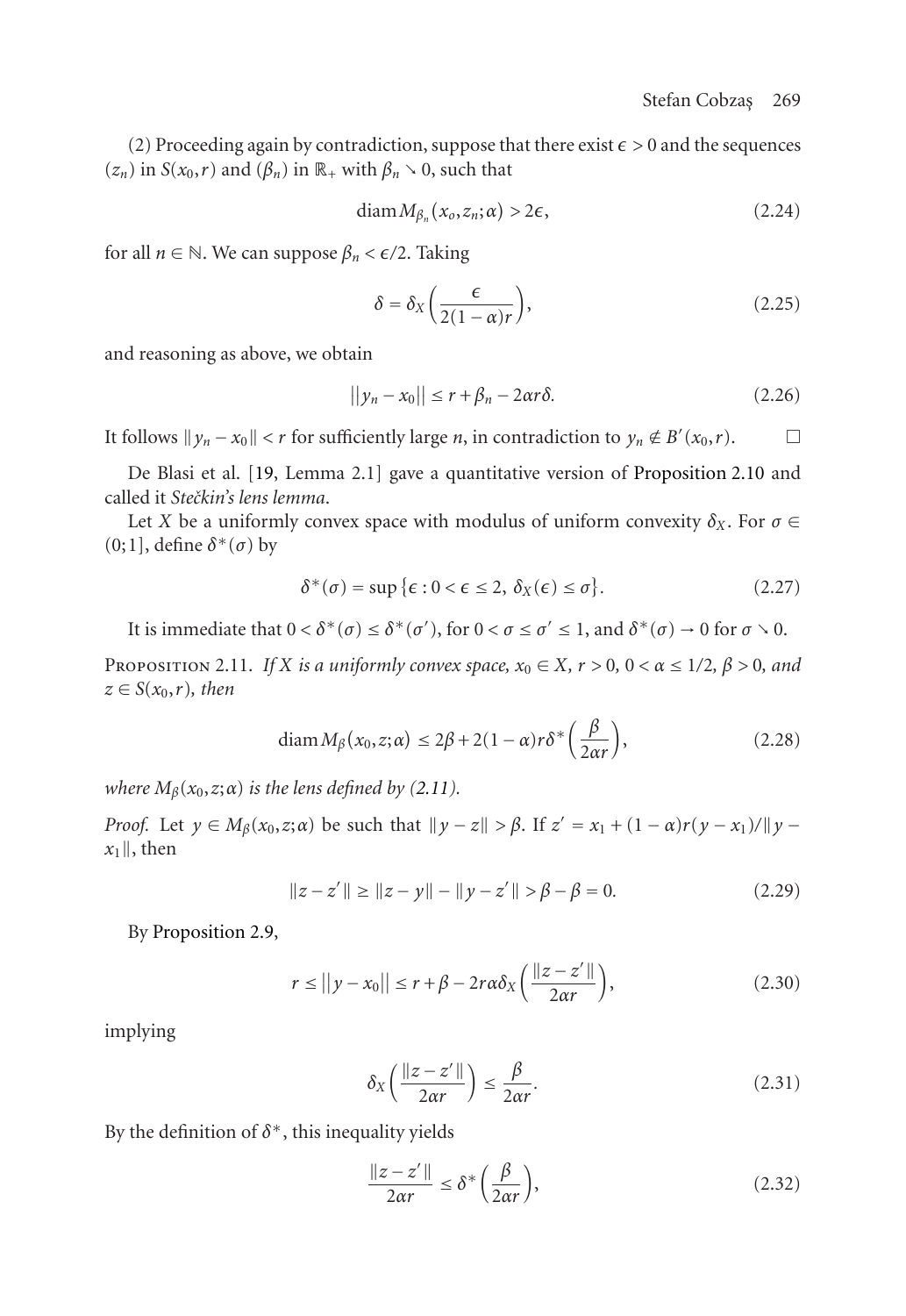so that

$$
||z - z'|| \le (1 - \alpha)r\delta^* \left(\frac{\beta}{2\alpha r}\right),
$$
  

$$
||y - z|| \le ||y - z'|| + ||z' - z|| \le \beta + (1 - \alpha)r\delta^* \left(\frac{\beta}{2\alpha r}\right).
$$
 (2.33)

Since this inequality trivially holds for  $\|y - z\| \leq \beta$ , it follows

$$
||y_1 - y_2|| \le ||y_1 - z|| + ||z - y_2|| \le 2\beta + 2(1 - \alpha)r\delta^* \left(\frac{\beta}{2\alpha r}\right)
$$
 (2.34)

<span id="page-11-0"></span>for all  $y_1, y_2 \in M_\beta(x_0, z; \alpha)$ .

For  $x \in X$ ,  $Z \subset X$ , and  $\epsilon > 0$ , let

$$
d(x) = d(x, Z), \qquad D(x) = \text{diam}\, P_Z(x);
$$
  
\n
$$
P_Z^{\epsilon}(x) = \{z \in Z : ||x - z|| \le \epsilon + d(x)\} = Z \cap B(x, \epsilon + d(x));
$$
  
\n
$$
D_{\epsilon}(x) = \text{diam}\, P_Z^{\epsilon}(x), \qquad D_0(x) = \lim_{\epsilon \searrow 0} D_{\epsilon}(x).
$$
\n(2.35)

The quantities  $D_{\epsilon}(x)$  and  $D_{0}(x)$  are closely related to the well posedness of the problem of best approximation.

The following proposition is taken from De Blasi and Myjak [17].

PROPOSITION 2.12. If *Z* is a nonempty complete subset of a normed space  $X, x \in X$ , and  $D_0(x) = 0$ , then the problem  $min(x, Z)$  *is well posed.* 

*Conversely, if Z is a nonempty subset of X such that the problem* min(*x*,*Z*) *is well posed, then*  $D_0(x) = 0$ *.* 

*Proof.* Suppose that the set *Z* is complete and  $\lim_{\epsilon \to 0} D_{\epsilon}(x) = 0$ . If  $(z_n)$  is a minimizing sequence, then for every  $\epsilon > 0$ , there exists  $n_{\epsilon}$  such that  $z_n \in P_Z^{\epsilon}(x)$  for all  $n \ge n_{\epsilon}$ , imply- $\lim_{n \to \infty}$  || ≤ diam $P^{\epsilon}_Z(x) = D_{\epsilon}(x)$  for all  $n, m ≥ n_{\epsilon}$ . It follows that the sequence  $(z_n)$  is fundamental, so that, by the completeness of *Z*, it converges to an element  $z_0 \in Z$  which satisfies  $||x - z_0|| = d(x, Z)$ . If *x* has two distinct elements of best approximation  $z_0$ ,  $z'_0$  in Z, then  $z_0, z'_0, z_0 \cdot z'_0, \ldots$  is a minimizing sequence which is not fundamental, in contradiction with the fact we have just proved.

Su[p](#page-6-0)pose now that the problem  $min(x, Z)$  $min(x, Z)$  [is](#page-6-0) [well](#page-6-0) posed. If  $z_n, z'_n \in P_Z^{1/n}(x)$ , then the sequences  $(z_n)$  and  $(z'_n)$  are both minimizing and converge to  $z_0$ —the solution of the problem, so that  $||z_n - z_n'|| \to 0$ . It follows diam  $P_Z^{1/n}(x) \to 0$  for  $n \to \infty$ , and  $\lim_{\epsilon \to 0}$  diam  $P_{Z}^{\epsilon}(x) = 0.$  $\sum_{Z}^{\epsilon}(x) = 0.$ 

Consider the sets

$$
Y_n = \left\{ x \in X : D(x) \ge \frac{1}{n} \right\}, \qquad F_n = \left\{ x \in X : D_0(x) \ge \frac{1}{n} \right\}. \tag{2.36}
$$

The sets *Y<sub>n</sub>* were used in the proof of Theorem 2.4. Because  $P_Z(x) \subset P_Z^{\epsilon}(x)$ , we have *D*(*x*) ≤ *D*<sub> $\epsilon$ </sub>(*x*), so that *D*(*x*) ≤ *D*<sub>0</sub>(*x*). It follows *Y<sub>n</sub>* ⊂ *F<sub>n</sub>*, and *Y<sub>n</sub>* = *F<sub>n</sub>* if *Z* is boundedly compact.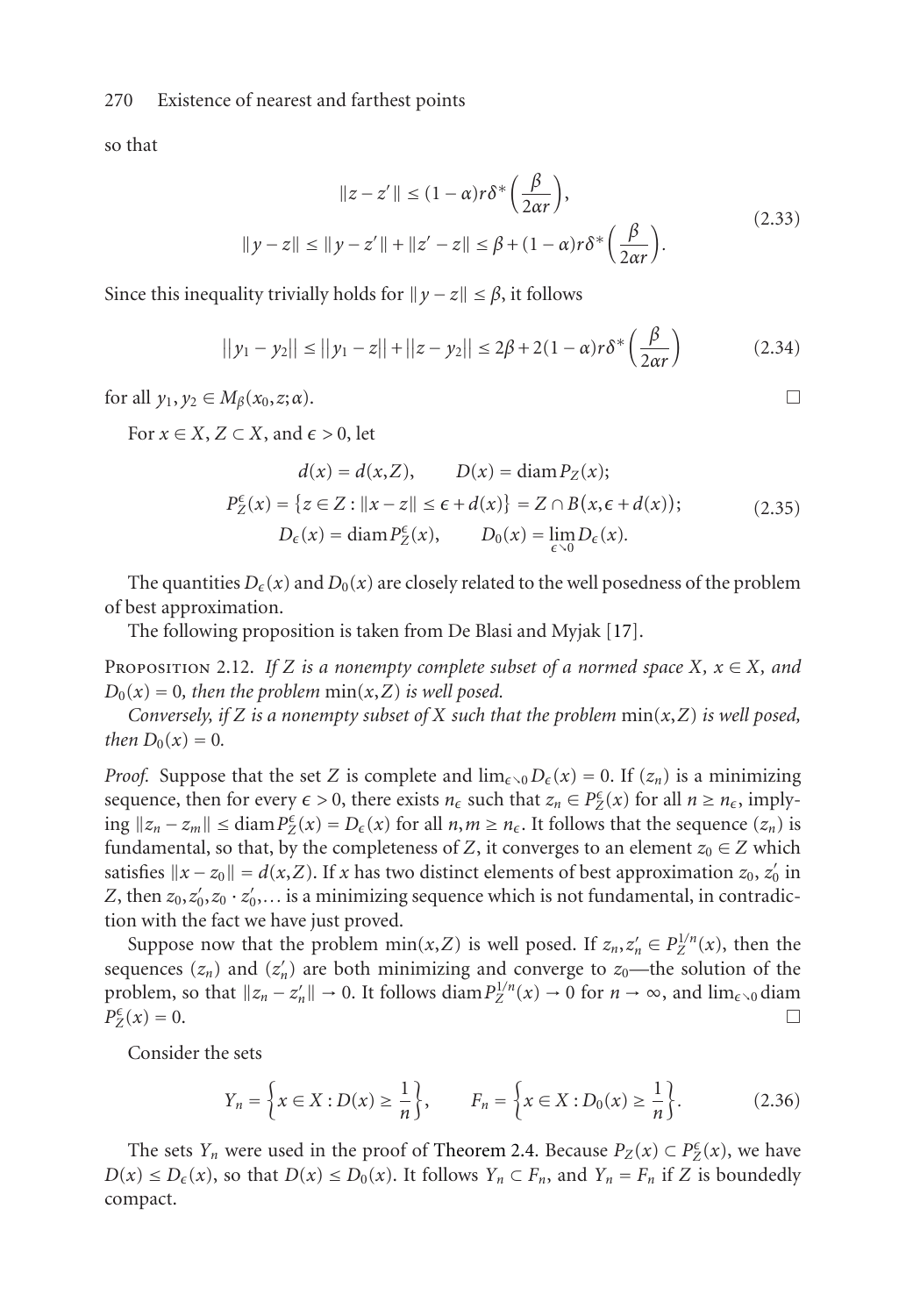<span id="page-12-0"></span>The sets  $F_n$  have a better topological behavior than the sets  $Y_n$ .

PROPOSITION 2.13. *If X is a Banach space, then the set*  $F_n$  *is closed for every*  $n \in \mathbb{N}$ *.* 

*Proof.* Let  $(x_k)$  be a sequence in  $F_n$  converging to an element  $x_0 \in X$ . For a given  $\epsilon > 0$ , let  $k_0$  ∈  $\mathbb N$  be such that  $||x_k - x_0|| \le \epsilon/3$  for all  $k \ge k_0$ .

Then for all  $k \geq k_0$ ,

$$
d(x_k) \le ||x_k - x_0|| + d(x_0) \le \frac{\epsilon}{3} + d(x_0), \tag{2.37}
$$

implying

$$
B\left(x_k, \frac{\epsilon}{3} + d(x_k)\right) \subset B\left(x_k, \frac{2\epsilon}{3} + d(x_0)\right) \subset B(x_0, \epsilon + d(x_0)),
$$
  
\n
$$
P_Z^{\epsilon/3}(x_k) \subset P_Z^{\epsilon}(x_0).
$$
\n(2.38)

It follows

$$
\frac{1}{n} \le D_{\epsilon/3}(x_k) \le D_{\epsilon}(x_0). \tag{2.39}
$$

Letting  $\epsilon \searrow 0$ , we get  $D_0(x_0) \geq 1/n$ , that is,  $x_0 \in F_n$ .

Now we are able to prove Theorem 2.7.

*Proof of Theorem 2.7.* Let *Z* be a nonemp[ty](#page-6-1) [subset](#page-6-1) [of](#page-6-1) [t](#page-6-1)he locally uniformly convex space *X*. We have  $X \setminus U(Z) = \bigcup_{n=1}^{\infty} Y_n$ , so it suffices to show that each  $Y_n$  is nowhere dense in *X*, that is, that int  $\overline{Y_n} = \emptyset$  for every  $n \in \mathbb{N}$ . This is equivalent to the fact that  $\overline{Y_n}$  is not a neighborhood of any point  $x \in X$ . In its turn, this is equivalent to

$$
\forall x \in X, \ \forall r > 0, \quad \exists y \in B(x, r), \ \exists r' > 0 \text{ such that } B(y, r') \cap Y_n = \emptyset. \tag{2.40}
$$

Let  $x \in X$  and  $r > 0$ . If  $B(x,r) \cap Y_n = \emptyset$ , then there is nothing to pr[ove.](#page-12-0) [Suppose](#page-12-0) [that](#page-12-0) [there is an ele](#page-7-0)ment  $x_0 \in B(x,r) \cap Y_n$ . It follows  $x_0 \notin Z$ .

If  $z_0 \in P_Z(x_0)$  and  $y \in (x_0; z_0)$ , then, by Lemma 2.5,  $P_Z(y) = \{z_0\}$  and  $d(x, Z) = ||x_0 - z_0||$  $\|y\| + d(y, Z)$ . For  $\epsilon > 0$ ,

$$
P_Z^{\epsilon}(y) \subset B(y, \epsilon + d(y, Z)) \setminus B'(x_0, d(x_0, Z)) = M_{\epsilon}(x_0, z_0; \alpha), \qquad (2.41)
$$

where  $\alpha = ||y - x_0|| / ||z_0 - x_0||$ .

We have  $D_{\epsilon}(y) = \text{diam}\, P_Z^{\epsilon}(y) \le \text{diam}\, M_{\epsilon}(x_0, z_0; \alpha)$ , so that, by Proposition 2.10,  $D_{\epsilon}(y)$  $\rightarrow$  0 for  $\epsilon \rightarrow$  0. It follows  $D_0(y) = 0 < 1/n$ , showing that  $y \notin F_n$ . But, by Proposition 2.13, the set  $X \setminus F_n$  is open, so that there exists  $r' > 0$  such that  $B(y, r') \subset X \setminus F_n \subset X \setminus Y_n$ . Theorem 2.7 is proved.

Theorem 2.8 is an immediate consequence of the following result from [76] and of Proposition 2.12.

Theorem 2.14. *If X is a uniformly convex Banach space, then for every nonempty subset Z of X, the set*  $\{x \in X : D_0(x) = 0\}$  *is*  $G_\delta$  *and dense in X.*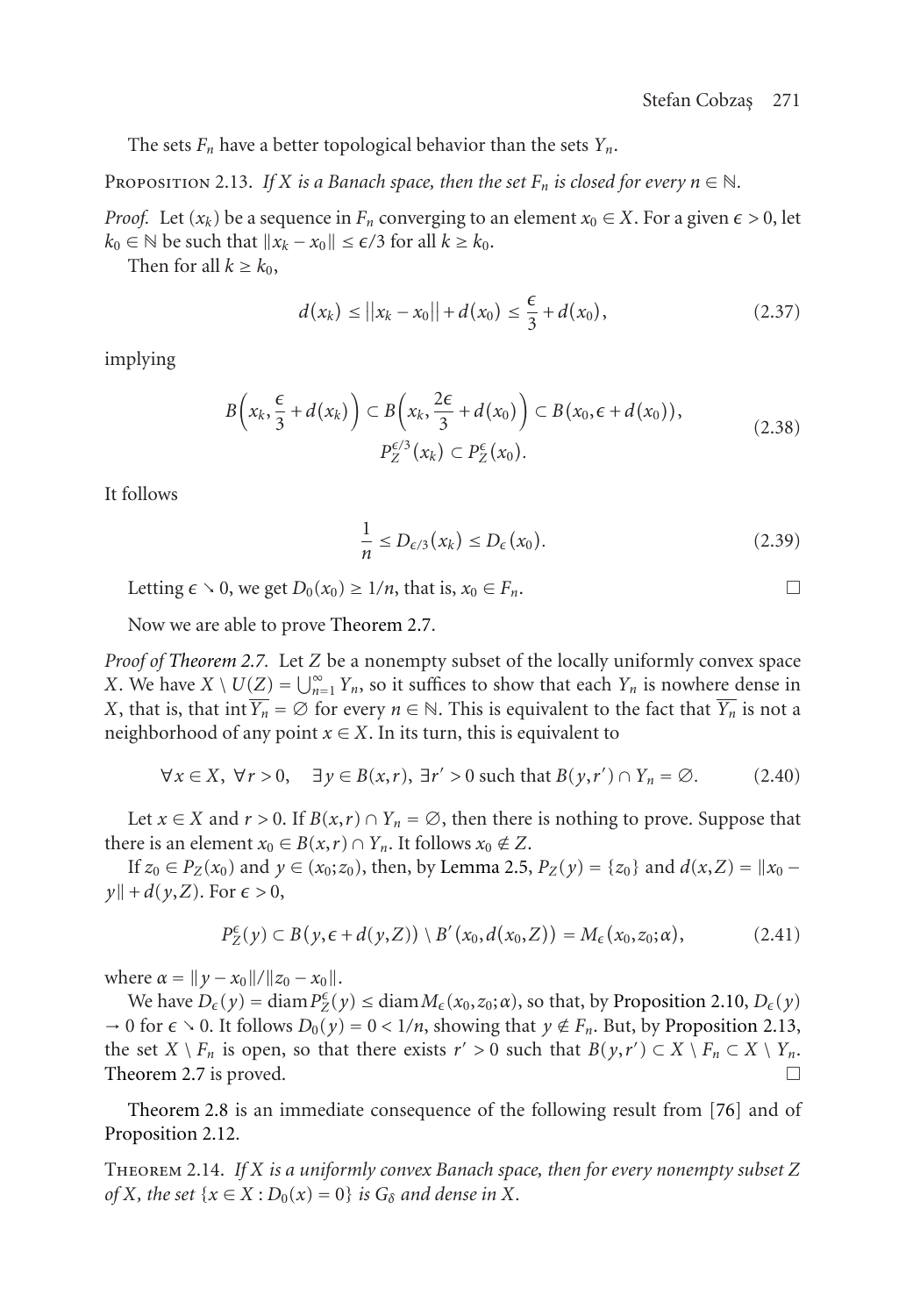*Proof.* If  $F_0 = \{x \in X : D_0(x) = 0\}$ , then  $F_0 = \bigcap_{n=1}^{\infty} (X \setminus F_n)$ , so that

$$
X \setminus F_0 = \bigcup_{n=1}^{\infty} F_n. \tag{2.42}
$$

Since, by Proposition 2.13, every set  $F_n$  is closed, we have only to show that the set  $F_n$  is nowhere dense for every  $n \in \mathbb{N}$ , meaning that  $B(x,r) \cap (X \setminus F_n) \neq \emptyset$ , for every  $x \in F_n$  and every  $r > 0$ . For  $x \in F_n$ , let  $d = d(x, Z) > 0$  and consider a ball  $B(x, \alpha d)$ , with  $0 < \alpha \leq 1/2$ . By Proposition 2.10, there exists  $\beta_0 > 0$  such that

$$
diam M_{\beta}(x, y; \alpha) < \frac{1}{n} \tag{2.43}
$$

*f* or all *β*, 0 < *β* ≤ 2*β*<sub>0</sub>, and all *y* ∈ *S*(*x*, α*d*). Let *z* ∈ *P*<sup>β<sub>0</sub></sup><sub>*Z*</sub>(*x*), that is, *z* ∈ *Z* and *d* ≤  $||x - z||$  ≤  $d + \beta_0$ , and put  $y = x + \alpha dz / ||z||$ . We have

$$
d(y,Z) \le ||y - z|| = ||x - z|| - ||x - y|| \le (1 - \alpha)d + \beta_0,
$$
\n(2.44)

implying

$$
P_Z^{\beta_0}(y) \subset M_{2\beta_0}(x, y; \alpha). \tag{2.45}
$$

It follows diam  $P_Z^{\beta_0}(y) \leq \text{diam } M_{2\beta_0}(x, y; \alpha) < 1/n$ , that is,  $y \in B(x, \alpha d) \cap (X \setminus F_n)$ .

The f[ollowing prob](#page-7-0)lems were raised in Steckin's paper [76]. A normed space *X* is called *strongly convex* if

$$
\lim_{t \to d} \text{diam}\left(Z \cap tB_X\right) = 0\tag{2.46}
$$

for any convex subse[t](#page-23-0) *Z* of *X*, where  $d = d(0, Z)$  and  $B_X$  denotes the closed unit ball of *X*.

*Stečkin's problems.* (1) Does assertion (2) of Theorem 2.4 remain true for an arbitrary subset *Z* of *X*? Also, if *X* is Banach and  $\overline{U(Z)} = X$  (or  $X \setminus U(Z)$  is of the first Baire category) for every compact subset *Z*, then must *X* be strictly convex?

(2) Is Theorem 2.7 true for strongly convex Banach spaces?

(3) Is the conclusion of Theorem 2.8 true for locally uniformly convex Banach spaces? We mention also some related existence results obtained by Borwein and Fitzpatrick [9].

Theorem 2.15 (see [9]). *Let X be a reflexive Banach space. Then the following assertions hold:*

- (1) *the complement of every open convex proper subset of X is almost proximinal,*
- (2) *if*  $\{U_i : i \in I\}$  *is a collection of mutually disjoint open convex subsets of X, then the set*  $X \setminus \bigcup \{U_i : i \in I\}$  *is almost proximinal in X, provided it is nonempty.*

*Approximative compactness and Efimov-Stečkin spaces.* A reflexive Banach space having the Kadec-Klee property is called an *Efimov-Steˇckin (ES) space*.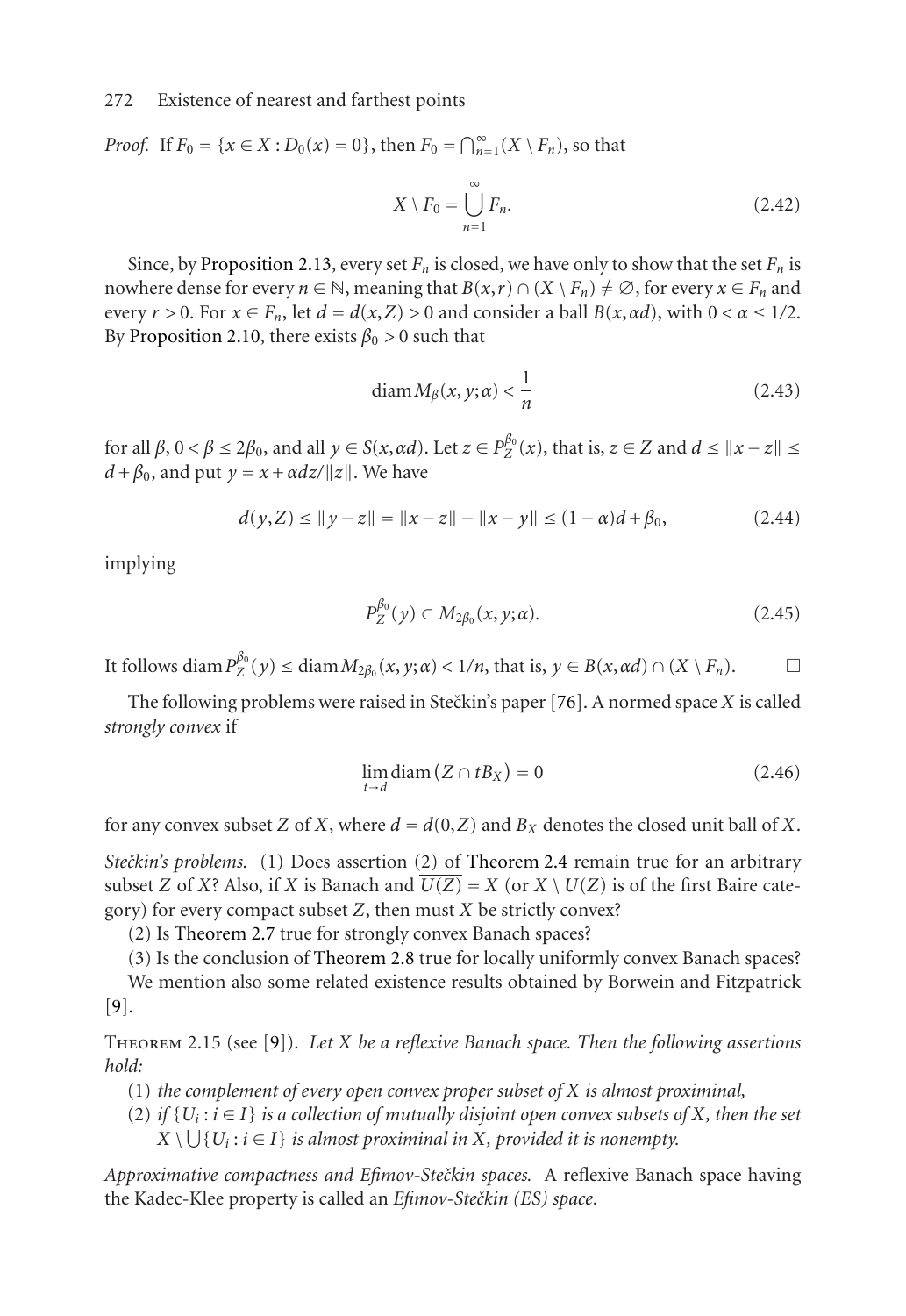A point  $x \in X$  is called a point of *approximative compactness* for  $Z \subset X$  if every minimizing sequence for  $d(x, Z)$  $d(x, Z)$  $d(x, Z)$  contains a convergent subsequence. The set of points of approximative compactness for the set *Z* is denoted by *AC*(*Z*). The set *Z* is called *appr[oxi](#page-23-2)matively compact* if  $AC(Z) = X$ .

The notion of approximative compactness was introduced by  $E$ fimov and Stečkin [31], in connection with the problem of convexity of Chebyshev sets. It was also used by Reich [68] to study continuity properties of the metric projection with applications to fixed point theorems of Ky Fan type.

Although, at the first glance, this notion looks a little tautological, it turned to be a very useful one in the study best approximation problems. It differs from the notion of compactness: Borodin [6] has shown that every separable [infi](#page-26-1)nite-dimensional Banach space contains a bounded approximatively compact set which is not compact. In [7], he showed that every refle[xive](#page-26-1) Banach space contains a n[onco](#page-25-1)mpact bounded convex approximatively compact set.

Efimov and Stečkin proved the following.

Theorem 2.16. *Let X be a uniformly convex smooth Banach space and Z a Chebyshev subset of X.*

*The set Z is convex if and only if it is approximatively compact.*

The term Efimov-Stečkin space was proposed by Singer [74]. There are several conditions equivalent to the *ES* property.

Theorem 2.17 (see Singer [\[74\]](#page-26-1) and Konyagin and Tsar'kov [\[49\]](#page-25-1)). *For a Banach space X, the following conditions are equivalent:*

(1) *X is an ES space;*

- (2) *X is reflexive and Kadec-Klee;*
- (3) *any sequentially closed subset of X is compact;*

(4) *every weakly closed subset of X is compact.*

There are also some characterizations of *ES* spaces in terms of approximative compactness.

Theorem 2.18 (see Singer [74] and Konyagin and Tsar'kov [49]). *For a Banach space X, the following conditions are equivalent:*

(1) *X is an ES space;*

- (2) *every weakly sequentially closed subset of X is approximat[ivel](#page-26-1)y compact;*
- (3) *every weakly closed subset of X is approximatively compact;*
- (4) *every closed convex set is approximatively compact;*
- (5) *every weakly sequentially closed set is an existence set with lower semicontinuous metric projection;*
- (6) *every weakly closed set is an existence set with lower semicontinuous metric projection;*
- (7) *every weakly sequentially closed set is an existence set with lower semicontinuous metric projection;*
- (8) *every closed convex set is an existence set with lower semicontinuous metric projection.*

Condition (2) from the above theorem was taken by Singer [74] as the definition of *ES* spaces.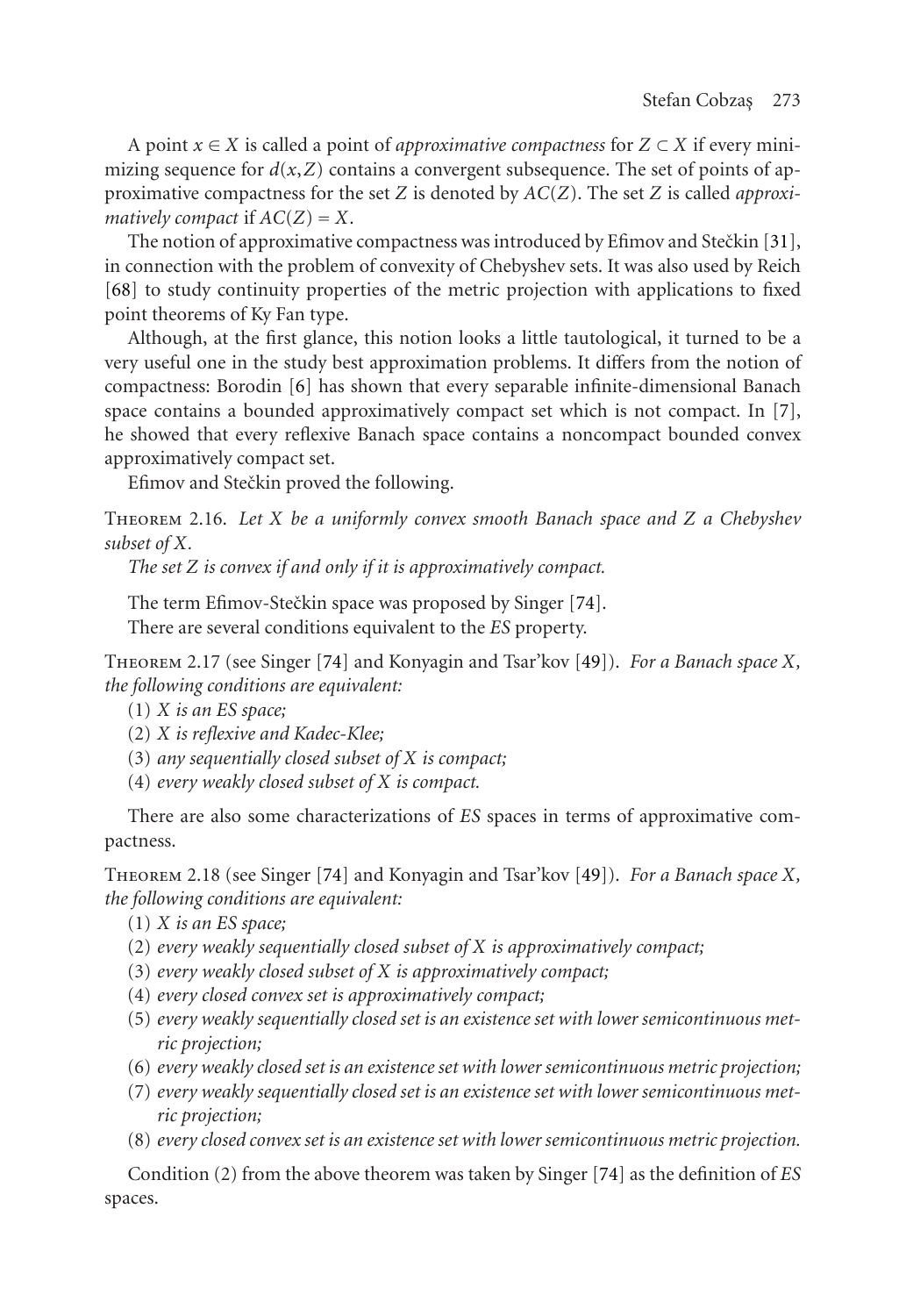*ES* spaces are also important in the study of generic existence for best approximation. Denote by  $\mathfrak{P}_{\text{cl}}(X)$  the family of all nonempty closed subsets of a normed space  $X.$ 

Theorem 2.19 (see Konyagin and Tsar'kov [49]). *For a Banach space X, the following conditions are equivalent:*

- (1) *X is an ES space;*
- (2) *for all*  $Z \in \mathcal{P}_{cl}(X)$ *, the set*  $AC(Z)$  *is residual in*  $X$ *;*
- (3) *for all*  $Z \in \mathcal{P}_{cl}B(X)$ *, the set*  $AC(Z)$  *is dense in*  $X$ *;*
- (4) *for all*  $Z \in \mathcal{P}_{cl}(X)$ *, the set*  $E(Z)$  *is residual in*  $X$ *;*
- $(5)$  *for all*  $Z \in \mathcal{P}_{cl}(X)$ *, the set*  $E(Z)$  *is dense in*  $X$ *;*
- (6) *for all*  $Z \in \mathcal{P}_{cl}(X)$ *, the set*  $E(Z)$  *is weakly dense in*  $X$ *;*
- $(7)$  *for all*  $Z \in \mathcal{P}_{cl}B(X)$ *, the set*  $AC(Z)$  *is co[nne](#page-26-0)x*;
- (8) *for all*  $Z \in \mathcal{P}_{cl}(X)$ *, the set*  $E(Z)$  *connex.*
- (9) *for every*  $Z \in \mathcal{P}_{cl}(X)$ *, there exists a residual set A such that*  $A \subset E(Z)$  *and the setvalued map*  $P_Z$  |*A is continuous;*
- $(10)$  for every  $Z \in \mathcal{P}_{cl}B(X)$ , there exists a residual set B such that the set-valued map  $P_Z$ *has [a](#page-24-2) [co](#page-24-2)ntinuous selection on B.*

<span id="page-15-0"></span>*Strongly convex spaces.* This notion was introduced by Smulian [75] and, for further properties, one can consult also the paper by Fan and Glicksberg [32]. As we have already mentioned, Steckin used it in his paper [ ˇ 76] on approximation properties of Banach spaces. Recall that a Banach space *X* is called strongly convex if  $\lim_{t\to d} \text{diam}(Z \cap tB_X) = 0$ , for any convex subset *Z* of *X*.

Sometimes the strong convexity (or strong rotundity) is denoted by  $(K)$ , the fact that *X* is Banach and satisfies (K) is denoted by (D), and the Kadec-Klee property by (H). In fact, in [32], there is a list of geometric properties that a normed space could satisfy, labelled from (A) to (H), and the Kadec-Klee property is labelled as (H).

The following proposition puts in evidence some connections of this notion with other geometric properties of Banach spaces.

Theorem 2.20. *The following assertions hold:*

- (1) *if X is uniformly convex, then X is strongly convex;*
- (2) *if X is reflexive and locally uniformly convex, then X is strongly convex;*
- (3) *if X is strongly convex, then X is strictly convex and Kadec-Klee,*
- (4) *if X is Banach, then X is strongly convex if and only if it is reflexive strictly convex and Kadec-Klee.*

For a good presentation of these results and of other geometric properties of Banach spaces, one can consult, for instance, Megginson [58, Section 5.3].

The following theorem contains some equivalent characterizations of strongly convex spaces.

Theorem 2.21. *For a normed space X, the following conditions are equivalent:*

(1) *X is strongly convex;*

(2) *for every*  $x^* \in S_{X^*}$ ,  $\lim_{\epsilon \to 0^+} \text{diam}\{x \in B_X : x^*(x) \ge 1 - \epsilon\} = 0$ ;

(3) *if*  $(x_n) \subset S_X$  *and*  $x^*(x_n) \to 1$ *, for some*  $x^* \in S_{X^*}$ *, then*  $(x_n)$  *is a Cauchy sequence*;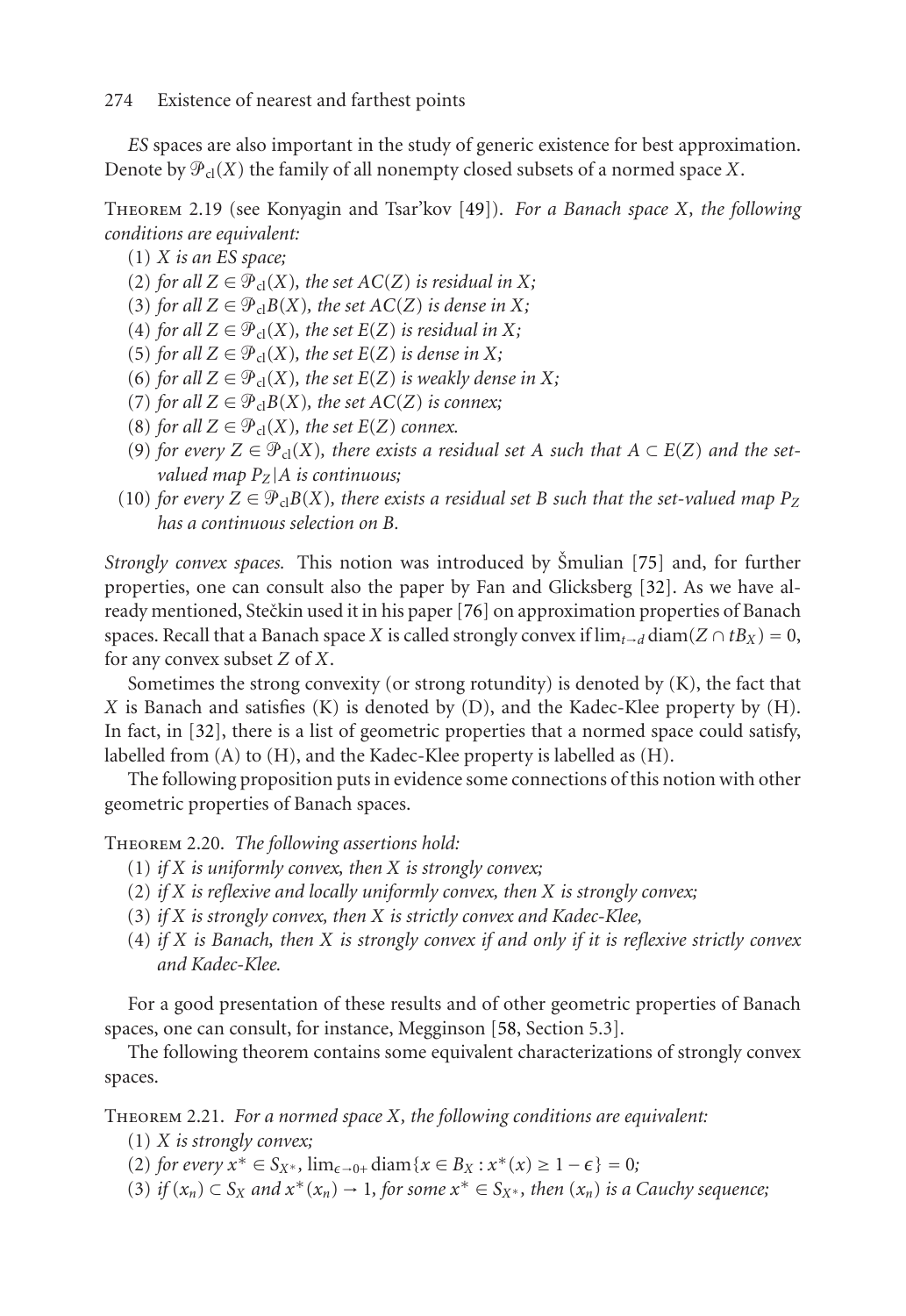- (4) *for every convex subset Z of X and*  $x \in X$ *, every minimizing sequence*  $(z_n) \subset Z$  *is a Cauchy sequence.*
- *If X is Banach, then the above conditions are also equivalent to the following one:* (5) *every nonempty closed convex subset of X is an approximatively compact Chebyshev set.*

Some definitive results concerning the problems raised by Steckin were obtained by Konyagin [42, 43, 44, 45, 46, 47] and Konyagin [and](#page-25-2) Tsar'kov [49]. A good account is given in th[e su](#page-25-3)rvey paper [48]. In the following theorem, we collect some of these results.

Theorem 2.2[2.](#page-25-3) *For a Bana[ch](#page-23-0) X, the following conditions are equivalent:*

(1) *for all*  $Z$  ⊂  $X$ *, the set*  $E(Z)$  *is dense in*  $X$ *;* 

(2) *for all*  $Z \subset X$ *, the set*  $E(Z)$  *is residual in*  $X$ *;* (3) *for all*  $Z \subset X$ *, the set*  $AC(Z)$  *is dense in*  $X$ *;* 

(4) *for all*  $Z \subset X$ *, the set*  $AC(Z)$  *is residual in*  $X$ *;* 

(5) *X is an ES space.*

The impli[cati](#page-25-3)on (5)⇒(1) was proved by Lau [51] and the implication (1)⇒(5) by Konyagin [42]. The others are trivial.

Konyagin [42] (see also [9]) proved the following result.

Theorem 2.23. *Let X be a Banach space that is neither reflexive nor Kadec-Klee. Then there exists a closed bounded set Z of X and an open nonempty subset U of X* \ *Z such that*

- (i) *no*  $x \in U$  *has a nearest point in*  $Z$ ;
- (ii) the distance function  $d(\cdot, Z)$  is affine on U, so that, in particular,  $d(\cdot, Z)$  is Fréchet *differentiable on U.*

Konyagin [42] has also proved.

Theorem 2.24. *For a Banach space X, the following conditions are equivalent:*

(1) *for all*  $Z$  ⊂  $X$ *, EU*( $Z$ ) *is dense in*  $X$ *;* 

[\(](#page-26-2)2) for all  $Z \subset X$ ,  $EU(Z)$  is residual in X;

(3) *X is strictly convex and ES.*

A point *x* of a closed bounded convex subset *Z* of a Banach space *X* is called an *exposed point* of *Z* if *x* is the only point of *Z* for which  $x^*(x) = \sup x^*(Z)$ , for some  $x^* \in X^*$ ,  $x^* \neq 0$ . One says that the functional  $x^*$  *exposes* the point *x*. The point *x* is called a *strongly exposed point* of *Z* if it is an exposed point of *Z* with exposing functional *x*<sup>∗</sup> and, for every sequence  $(z_n)$  in *Z* such that  $x^*(z_n) \to \sup x^*(Z)$ , we have  $z_n \to x$  in the norm topology of *X*. This is equivalent to diam  $S(Z, x^*, \epsilon) \to 0$  for  $\epsilon \to 0^+$ , where, for  $\beta = \sup x^*(Z)$ ,  $S(Z, x^*, \epsilon) = \{z \in Z : x^*(z) > \beta - \epsilon\}.$  The notion of exposed point is due to Straszewicz [77].

The notion of exposed point is closely related to two other geometric properties of Banach spaces—the Radon-Nikodým property and Asplund property. Let  $(\Omega, \mathcal{A}, \mu)$  be a finite measure space, that is,  $\Omega$  is a set,  $\mathcal A$  a  $\sigma$ -algebra of subsets of  $\Omega$ , and  $\mu : \mathcal A \to [0, \infty)$ a *σ*-additive finite positive measure on *A*. One says that a Banach space *X* has the *Radon*-*Nikodým* property with respect to the measure space  $(\Omega, \mathcal{A}, \mu)$  if for every *σ*-additive vector measure  $G: \mathcal{A} \to X$ , there exists  $g \in L^1(\mu, X)$  such that  $G(A) = \int_A g d\mu$ ,  $A \in \mathcal{A}$ . The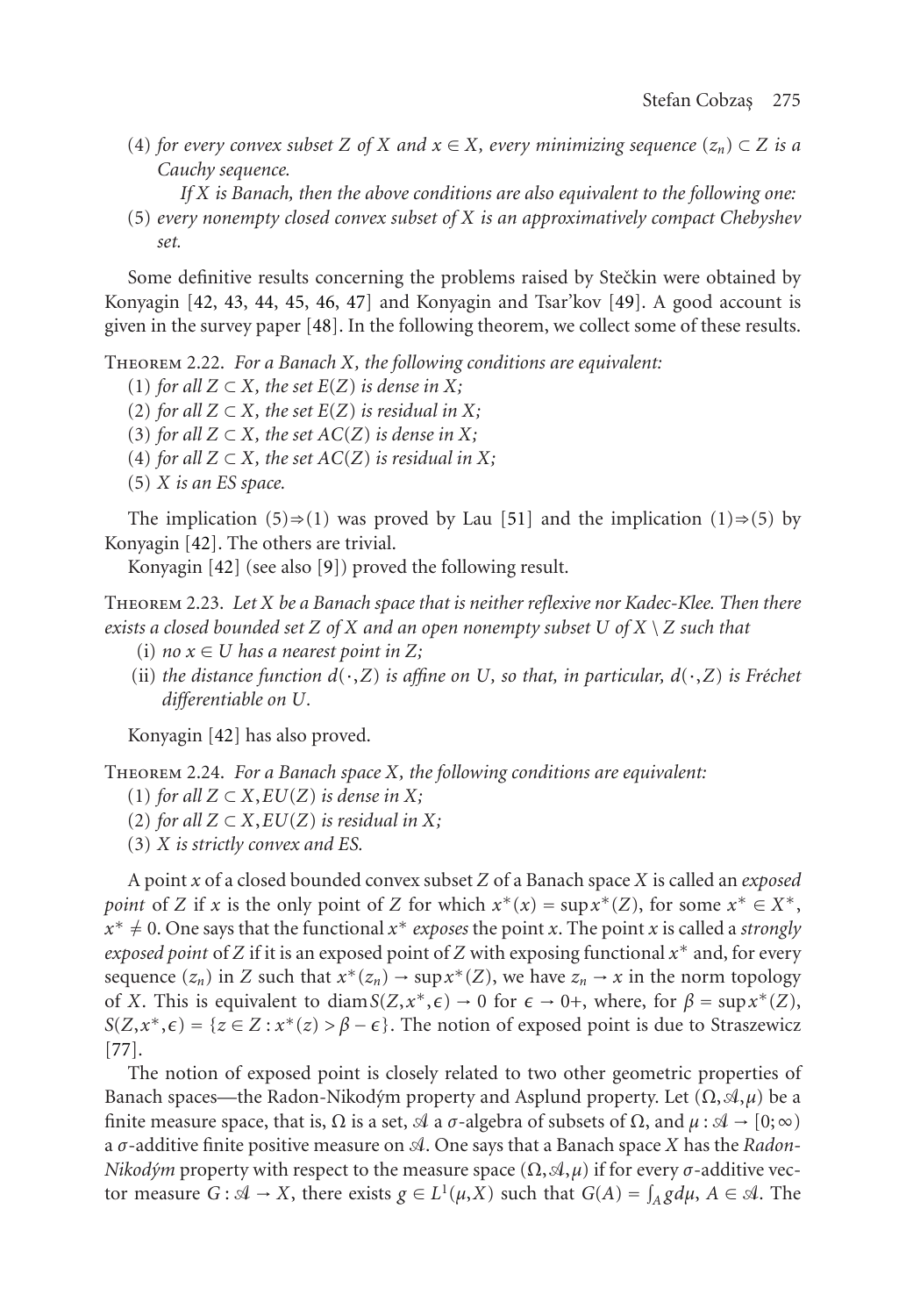Banach space *X* has the *Radon-Nikodym property ´* if it has the Radon-Nikodym property ´ with respect to every finite measure space  $(\Omega, \mathcal{A}, \mu)$ . The classic on Radon-Nikodým property is the book by Diestel and Uhl [22] (see also [11]). A Banach space *X* is said to have the *Asplund property* if every continuous convex function defined on a nonempty open subset *Z* of *X* is Fréchet differentiable on a d[ense](#page-23-3)  $G_{\delta}$  subset of *Z*[. T](#page-23-4)he term was chosen to honor Asplund [2], who made important contributions to the subject. A good presentation of the results concerning differentiability properties of convex functions on Banach spaces can be found in the books [33, 67].

Denote by near(*Z*) the set of all  $z \in Z$  such that  $||x - z|| = d(x, Z)$  for some  $x \in X$ . Let also  $spt(Z)$  denote the set of all support points of the set  $Z$ , that is, those points *z* ∈ *Z* for which there exi[sts](#page-23-3) [a](#page-23-3) nonzero  $x^*$  ∈  $X^*$  such that  $x^*(z) = \sup x^*(Z)$ . It follows near(*Z*) ⊂ spt(*Z*) ⊂ bd(*Z*).

The problem of the existence of convex sets *Z* such that  $near(Z) \neq \text{spt}(Z)$  was investigated by Godini [34], Borwein and O'Brien [10], and Borwein [8].

#### Theorem 2.25. *If the Banach space X has the Radon-Nikodym property, then ´*

- $(1)$   $\overline{co}(\text{near}(Z)) = Z$  *for every closed con[vex](#page-26-3) subset Z of X,*
- (2) *the same relation holds for any weakly compact convex subset Z of an arbitrary Banach space X.*

Borwein and O'Brien [10] constructed an example of a proximinal set *Z* in a nonreflexive Banach space *X* such that  $bd(Z) = spt(Z) \neq near(Z)$ , where bd stands for the topological boundary of a set in a topological space.

A Banach space *X* is said to have the property ( $\sigma$ ) if every closed bounded convex subset of *X* is the closed [con](#page-26-3)vex hull of its strictly exposed points. A remarkable result in the Banac[h sp](#page-24-5)ace theory says that a Banach space *X* has the property  $(\sigma)$  if and only if it has the Radon-Nikodým property (see [67, Theorem 5.21]). A point  $x^*$  of a subset *Z* of a conjugate Banach space  $Y = X^*$  is calle[d st](#page-24-5)rongly  $w^*$ -exposed if there exists  $x \in X$ such that  $x^*(x) = \sup Z(x)$  and if  $(z_n^*)$  in *Z* satisfies  $z_n^*(x) \to x^*(x)$ , then  $z_n^* \to x^*$  in the norm topology. We mention also the following important result: a Banach space *X* is an Asplund space if and only if every nonempty *w*<sup>∗</sup>-compact convex subset of *X*<sup>∗</sup> is the *w*<sup>∗</sup>-closed convex hull of its strongly *w*<sup>∗</sup>-exposed points (see [67, Theorem 5.12]). Since a Banach space *X* is an Asplund space if and only if its dual space *X*<sup>∗</sup> has the Radon-[Nik](#page-24-6)odým property [\(se](#page-24-8)e  $[67,$  Theorem 5.7]), it follows that the dual of an Asplund space has the property  $(\sigma)$ , a result contained in [25, Proposition 2.2].

Some interesting connections between the existence of nearest [points](#page-8-1) [and](#page-8-1) [o](#page-8-1)f strongly exposed points was established by Edelstein [25].

Theorem 2.26. *If Z is a closed bounded convex subset of a Banach space having the property*  $(σ)$ , then the set  $E(Z)$  *of all*  $x \in X$  *having a nearest point in Z is weakly dense in X.* 

*Moreover, E*(*Z*) *contains infinitely many rays emanating from points of Z.*

The actual status of Stečkin's problems. Concerning problem (3), it was shown by Cobzaș [12, 13] (see also [26]) that the space  $c_0$  equipped with Day's locally uniformly convex norm contains a closed bounded symmetric antiproximinal convex body *Z*, that is, such that no point outside *Z* has a nearest point in *Z*, showing that Theorem 2.8 does not hold, in general, for locally uniformly convex Banach spaces. A complete solution to this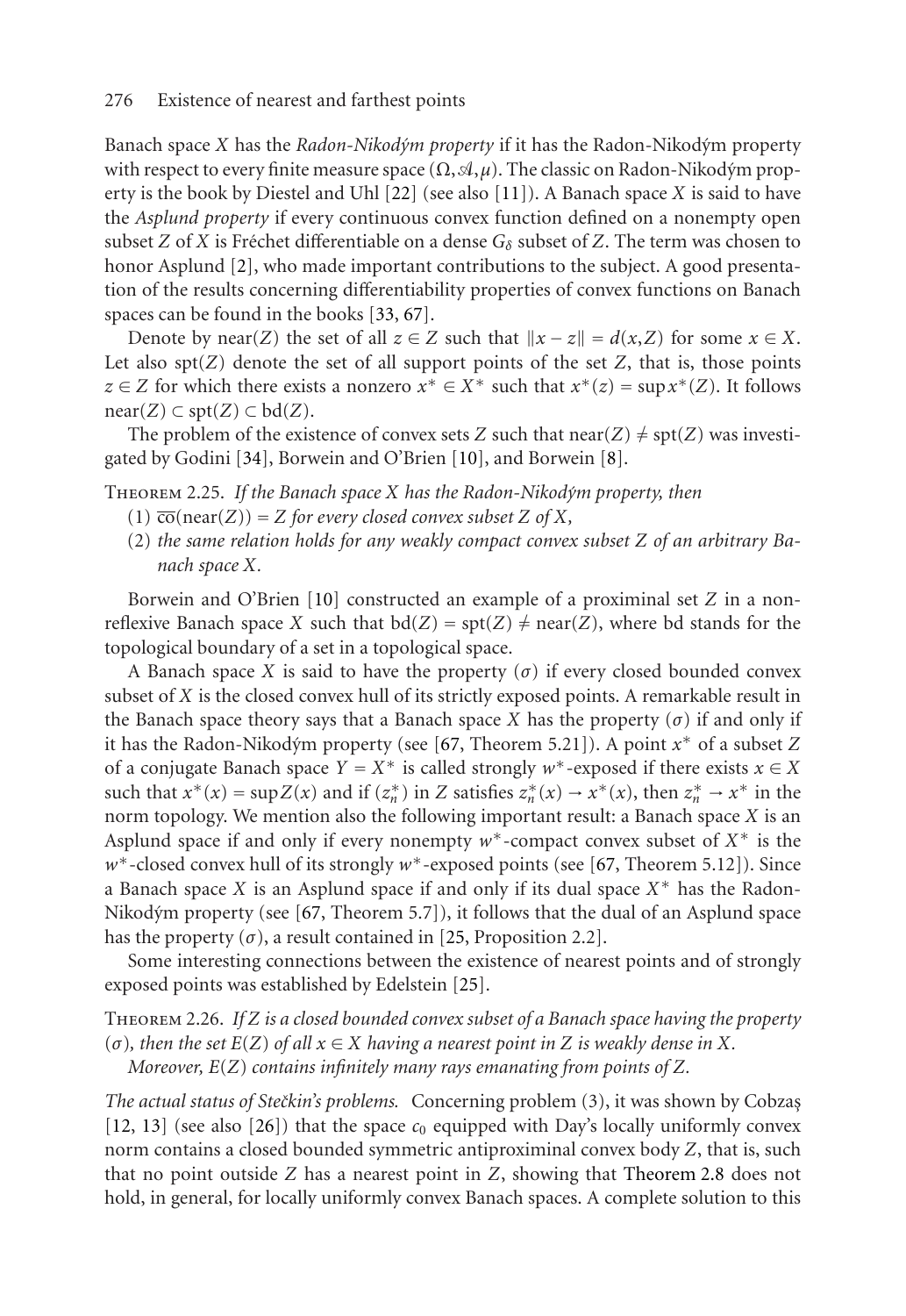problem and to the rel[ated](#page-26-0) one, problem (2), was given by Konyagin: strongly convex Banach spaces are exactly those for which Theorem 2.8 is true.

Problem (2) is still open. We will expose, following [48], some progress made towards the solution of "the most intriguing of the Steckin's problems,[" as](#page-25-3) Konyagin calls it in [48], and on the closely related problem (1). There are some particular cases when the answer to problem (2) is yes as, for instance, if the strongly convex space *X* is separable (see  $[41, 79]$ , or if there exists a Fréc[het](#page-24-9) differentiable bump function on *X* (see  $[42]$ ). These results were obtained independently by Zhivkov [83, 84], who proved that the answer is yes for a class of strictly convex Banach spaces, containing the weakly compactly generated Banach spaces. Steckin [76] proved that if *Z* is a boundedly compact subset of a strictly convex Banach space *X*, then  $X \setminus U(Z)$  is of the first Baire category. Kenderov [38, 39, [40\]](#page-24-10) extended this result to more general clas[ses](#page-23-5) of subsets by proving it for approximatively compact su[bset](#page-25-4)s of a strictly convex Banach space. Konyagin [42] proved that in a strictly convex Banach space, t[he](#page-25-4) set  $AC(Z) \setminus U(Z)$  is of the first Baire category for any subset *Z*, but this property does not characterize strictly convex Banach spaces, because, as it was shown by Kamuntavichyus [36], this property holds in the space  $L^1(\Omega, \mathcal{A}, \mu)$  with a nonatomic measure  $\mu$ [,](#page-24-11) [an](#page-24-11)d these spaces are not strictly convex.

#### **3. The problem of farthest points**

Generic existence of far[thes](#page-24-12)t points for closed bounded sets was proved by Edelstein [24] for uniformly convex spaces, by Asplund [1] for reflexive locally uniformly convex spaces, and by Lau [50] for weakly compact subsets of arbitrary Banach spaces.

Theorem 3.1 (see Lau [50]). *If Z is a weakly compact subset of a Banach space X, then the set*  $X \setminus e(Z)$  *is of the first Baire category.* 

Deville and Zizler [21] proved a kind of converse of this result.

Theorem 3.2. *Let X be a [Ba](#page-26-4)nach spac[e](#page-25-5) [an](#page-25-5)d Z a closed convex subset of X. If the set Z is* almost  $\|\cdot\|_1$ -remotal for any equivalent norm  $\|\cdot\|_1$  on X, then the set Z is weakly compact.

Edelstein and Lewis [27] have shown that there exists a closed bounded convex subset *Z* of  $\ell_2$  such that no point in the dense subspace  $\ell_0$ , of all finitely supported sequences, has a farthest point in *Z*. Also no point in  $\ell_0$  has a farthest point in  $Z \cap \ell_0$ .

Interesting connections between the existence of farthest points and Mazur intersection property were established. One says that a Banach space *X* has the *Mazur intersection property* (MIP in short) if any bounded closed convex subset of *X* can be written as an intersection of closed balls. Mazur [57] proved that MIP holds in finite-dimensional Euclidean spaces. Phelps [66] gave a dual characterization of finite-dimensional Banach normed spaces which have the MIP and proved that Banach spaces with Fréchet differentiable norm have the MIP, resuscitating the interest to this important geometric property. The property turned out to have very interesting connections with other geometric properties of Banach spaces, from which we will emphasize only those related to the existence of farthest points.

As in the case of nearest points, denote by  $\text{far}(Z)$  the set of all points  $z \in Z$  such that *z* ∈  $Q_Z(x)$  for some *x* ∈ *X*. Recall that  $Q_Z(x)$  denotes the set of farthest points from *x* in *Z*.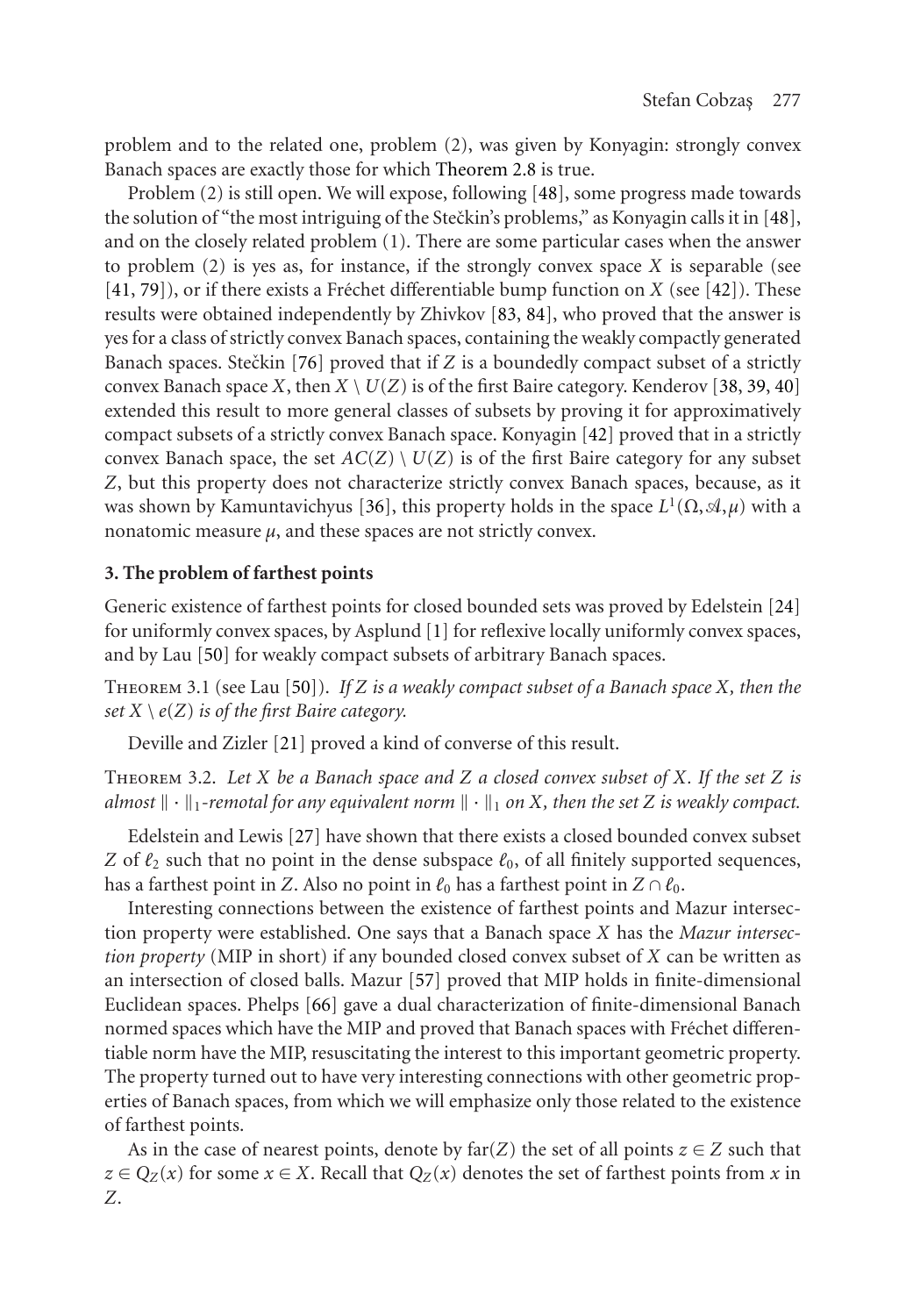THEOREM 3.3. *(1) If X has MIP, then*  $\overline{co}(\text{far}(Z)) = Z$  *for any w-compact convex subset Z of X.*

*(2) If X is reflexive, then X has MIP if and only if*  $\overline{co}$  far $(Z) = Z$  *for any closed convex set Z* ⊂ *X.*

*Remark 3.4.* The first assertion of the above theorem was proved by Edelstein [24] and the second one by Lau [50]. Some extensions of these results as well as a discussion on the relations between *w*<sup>∗</sup>-MIP and the existence of farthest points of *w*<sup>∗</sup>-compact subsets of the dual space  $X^*$  of  $X$  were done by Bandyopadhyay [4].

Concernin[g](#page-24-11) [th](#page-24-11)e existence of farthest points of *w*<sup>∗</sup>-compact subsets of dual Banach spaces, we mention the following result of Deville and Zizler [21].

THEOREM 3.5. If the Banach space *X* has the Radon-Nikodým property, then every  $w^*$ *compact subset of X*<sup>∗</sup> *is almost remotal.*

As in the case of nearest points, the strict convexity of the space *X* guara[ntee](#page-26-2)s the density of the elements having a unique farthest point in a subset. More exactly, the following theorem holds.

Theore[m](#page-23-6) 3.6 [21]. *Suppose that X is a strictly convex B[ana](#page-23-6)ch space and Z is a norm c[losed](#page-24-12) bounded subset of X, such that the set e*(*Z*) *is dense in X. Then the set eu*(*Z*) *is also den[se in](#page-24-12) X.*

Another interestin[g qu](#page-24-11)estion is that of the relations between farthest points and exposed points. In a locally uniformly convex Banach space, every farthest point of *Z* is a strongly exposed point of *Z*, and this was the method used by Straszewicz [77] to obtain exposed points of sets. Also, in a smooth Banach space *X*, we have  $exp(Z) \subset far(Z)$ , for any compact convex subset *Z* of *X*. The relations between farthest points and exposed point is complicated enough, as was shown by Bernau [5] and Edelstein and Lewis [27]. Bernau [5] has shown that every normed space of dimension greater than one contains a compact convex set *Z* for which  $exp(Z)$  is not a subset of  $far(Z)$ . Edelstein and Lewis [27] constructed two-dimensional compact convex sets *Z* with  $\text{far}(Z) \cap \text{exp}(Z) = \emptyset$ .

Devill[e an](#page-23-7)d Zizler [21] proved that the set

$$
Z = \left\{ x \in \ell^1 : \sum_{n=1}^{\infty} \left( |x_n| + |x_n|^2 \right) \le 1 \right\}
$$
 (3.1)

is a w<sup>\*</sup>-compact convex subset of the Banach space  $\ell^1$  which has no farthest points in  $\ell^1$ , that is,  $Q_Z(x) = \emptyset$  for all  $x \in \ell^1$ . Since the space  $\ell^1$  has the Radon-Nikodým property, the set *Z* is the closed convex hull of its strongly exposed points, so it furnishes an example of a set having strongly exposed points but without farthest points. For results concerning strongly exposed points and Radon-Nikodým property, one can consult the book by Bourgin [11].

A bounded subset *Z* of a normed space *X* is called *uniquely remotal* if, for all  $x \in X$ , card  $Q_Z(x) = 1$ , that is, any point in *X* has a unique farthest point in *Z*. An important problem in the study of farthest points is the following one: under what conditions on the space *X* is every uniquely remotal subset of *X* a singleton? This problem is closely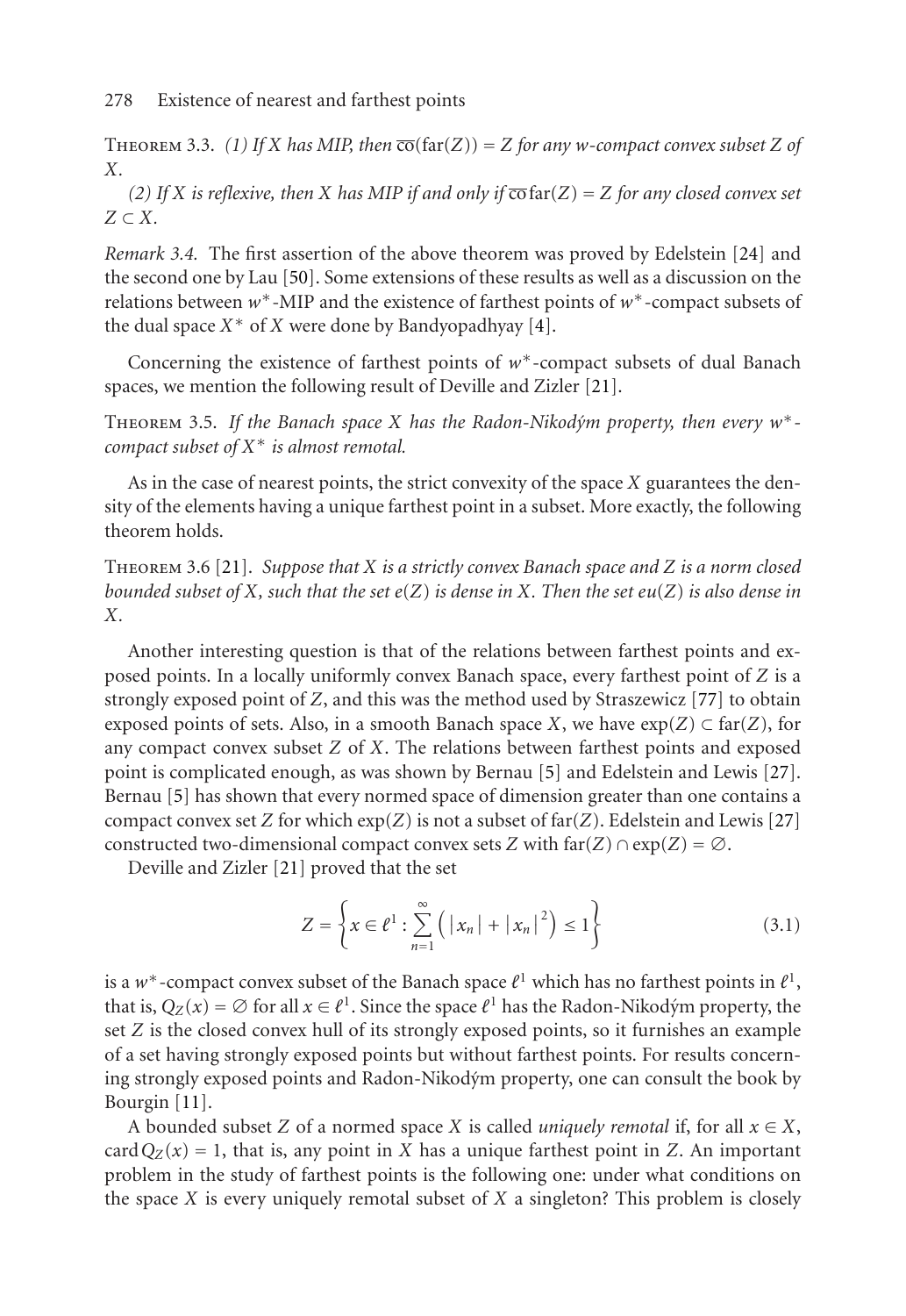connected with the problem of convexity of Chebyshev sets. Both these problems are unsolved till now, and there [are](#page-24-13) some opinions (see, e.g.,  $[61]$ ) that the solution of one of them will lead to the solution of the other one too. For instance, and this is the most challenging question, it is unknown whether every Chebyshev subset of a Hilbert space must be convex. A new approach was proposed by Ricceri in [73] (see also [37]). Good survey papers on the convexity of Chebyshev sets are those by Vlasov [78], Balaganskiı̆ and Vlasov [3], and Narang [60], and, for the problem of farthest points, Narang [59, 61].

## **4. Other results**

De Blasi, Myjak, and Papini [20] extended the problems of nearest and farthest points to subsets  $A, Z \subset X$ . Let

$$
\lambda_{AZ} = \inf \{ \|x - z\| : x \in A, z \in Z \},\
$$
  

$$
\mu_{AZ} = \sup \{ \|x - z\| : x \in A, z \in Z \}.
$$
  
(4.1)

The problem  $min(A, Z)$  (resp.,  $max(A, Z)$ ) consists in finding  $x_0 \in A$  and  $z_0 \in Z$  such that  $||x_0 - z_0|| = \lambda_{AZ}$  (resp.,  $||x_0 - z_0|| = \mu_{AZ}$ ).

Denote by  $\mathcal{B}(X)$  the family of all nonempty closed bounded subsets of the normed space *X*, by  $\mathcal{C}(X)$  the family of all nonempty closed bounded convex subsets of *X*, and by (*X*) the family of all nonempty compact convex subsets of *X*. If *X* is a Banach space, then  $\mathcal{B}(X)$ ,  $\mathcal{C}(X)$ , and  $\mathcal{K}(X)$  are all complete with respect to the Pompeiu-Hausdorff metric *H* (see [35]). For  $A \in \mathcal{B}(X)$ , let

$$
\mathcal{B}_A(X) = \text{cl} \{ Z \in \mathcal{B}(X) : \lambda_{A Z} > 0 \},\tag{4.2}
$$

where the closure cl is taken with respect to the Pompeiu-Hausdorff metric *H*, and let  $\mathscr{C}_A(X) = \mathscr{C}(X) \cap \mathscr{B}_A(X)$ . In the following, all the topological notions concerning the spaces  $\mathcal{B}(X)$ ,  $\mathcal{C}(X)$ ,  $\mathcal{X}(X)$  will be considered with respect to the Pompeiu-Hausdorff metric *H*.

One says that the problem  $min(A, Z)$  is *well posed* if it has a unique solution ( $y_0, z_0$ ) and every [min](#page-25-6)imizing sequence (i.e., a sequence  $(y_n, z_n) \in A \times Z$  such that  $||y_n - z_n|| \to \lambda_{A,Z}$ ) converges to  $(y_0, z_0)$ . The well posedness of the problem max $(A, Z)$  is defined similarly.

The following results were proved in [20].

Theorem 4.1. *Let X be a uniformly convex Banach space.*

- (1) *For*  $A \in \mathcal{B}(X)$ *, the set of all*  $Z \in \mathcal{C}_A(X)$  *for which the problem*  $\min(A, Z)$  *is well posed is*  $G_{\delta}$  *and dense in*  $\mathcal{C}_{A}(X)$ *.*
- (2) *For*  $A \in \mathcal{B}(X)$ *, the set of all*  $Z \in \mathcal{C}(X)$ *, for which the problem*  $max(A, Z)$  *is well posed is*  $G_{\delta}$  *and dense in*  $\mathcal{C}(X)$ *.*

Li [52] proved similar results for the family  $\mathcal{K}(X)$  of all nonempty compact convex subsets of a strongly convex Banach spaces *X*. Recall that, by Theorem 2.20(4), a Banach space is strongly convex if and only if it is reflexive, strictly convex, and Kadec-Klee.

For  $A \in \mathcal{B}(X)$ , put  $\mathcal{K}_A(X) = \mathcal{K}(X) \cap \mathcal{B}_A(X)$ .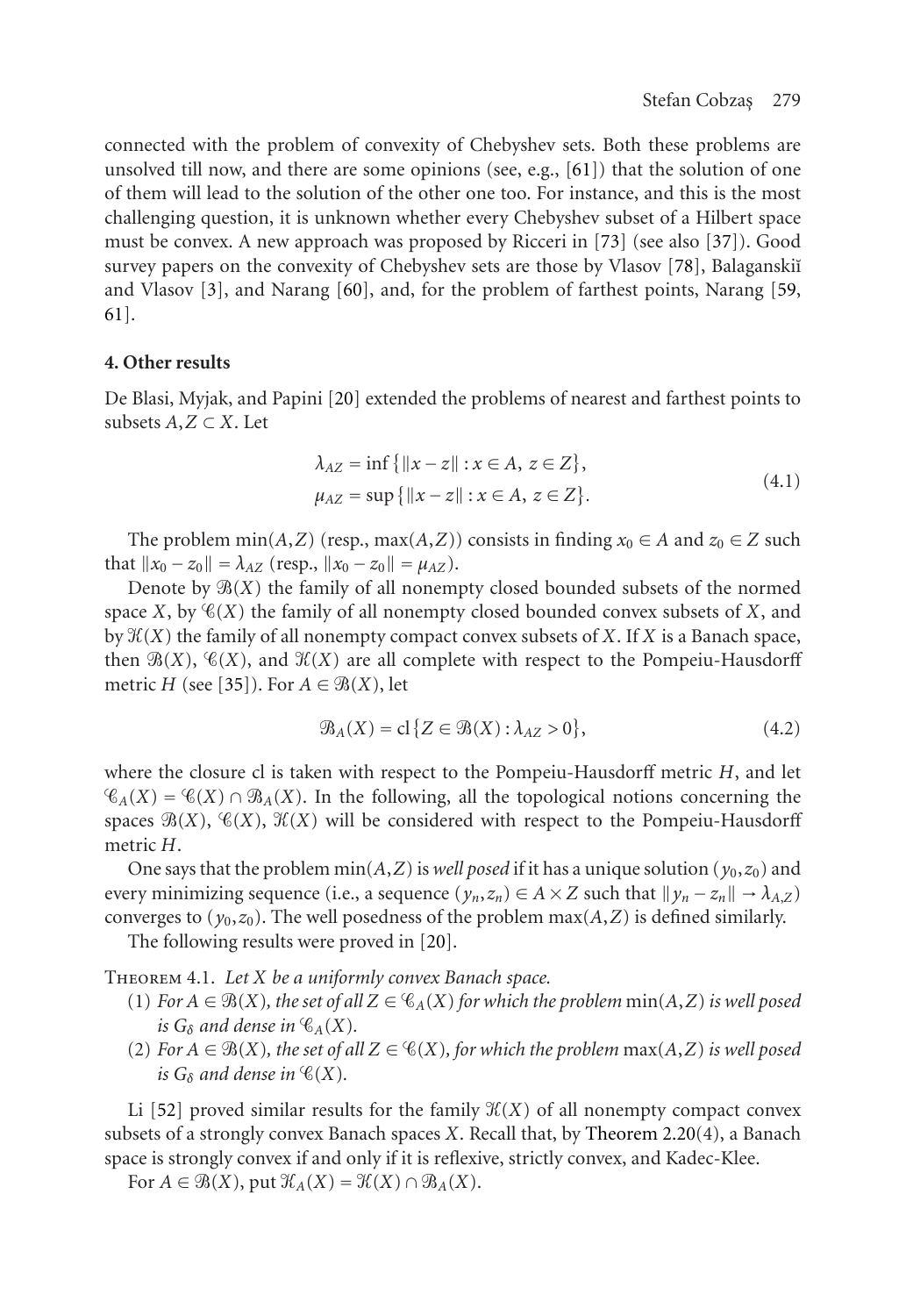Theorem 4.2 [52]. *Let X be a strongly convex Banach space.*

- (1) If *A* is a nonempty closed subset of *X*, then the set of all  $Z \in \mathcal{K}_A(X)$  for which the *problem* min(*A*,*Z*) *is well posed contains a dense*  $G_{\delta}$  *subset of*  $\mathcal{K}_A(X)$ *.*
- (2) If *A* is a nonempty closed bounded subset of *X*, then the set of all  $Z \in \mathcal{K}(X)$  for which *the problem*  $max(A, Z)$  *is well posed contains [a d](#page-25-7)ense*  $G_{\delta}$  *subset of*  $\mathcal{H}(X)$ *.*

Li [52] has also shown that the property (1) in the above theorem characterizes strongly convex spaces.

Theorem 4.3. *Let X be a Banach space. If for every nonempty closed set A the set of all*  $Z \in \mathcal{K}_A(X)$  *for which the problem*  $min(A, Z)$  *is well posed contains a dense*  $G_\delta$  *subset of*  $\mathcal{K}_A(X)$ , then the space *X* is strongly convex.

*The same is true with "* $G_{\delta}$  *dense" replaced by "dense" in the above assertion.* 

Supposing the set *A* relatively boundedly weakly compact (i.e., its intersection with any ball is relatively weakly compact), Li and Xu [54] succeeded in dispensing with the reflexivity of the space *X*.

Theorem 4.4. *Let X be a strictly convex Banach space satisfying the Kadec-Klee condition.*

- (1) If *A* is a relatively boundedly compact subset of *X*, then the family of all  $Z \in \mathcal{B}_A(X)$ *for which the problem*  $min(A, Z)$  *is well posed is a*  $G_{\delta}$  *dense subset of*  $\mathcal{B}_{A}(X)$ *. The same is true for the family*  $\mathcal{K}_A(X)$ *.*
- (2) *If A is a nonempty closed relatively weakly compact bounded subset of X, then the family of all*  $Z \in \mathcal{B}_A(X)$  *for which the problem*  $max(A, Z)$  *is well posed is a dense*  $G_\delta$ *subset of*  $\mathcal{B}_A(X)$ *.*

*The same is true for the family*  $\mathcal{H}(X)$ *.* 

*Porosity results.* Many of the above generic existence results can be strengthened by using the notion of porosity. A subset *Z* of a metric space *X* is called *porous* if there exist *α*,  $0 < \alpha \leq 1$ , and  $r_0 > 0$  such that for every  $x \in X$  and  $0 < r \leq r_0$ , there is  $y \in X$  such that  $B'(y, ar) \subset B'(x,r) \setminus Z$  $B'(y, ar) \subset B'(x,r) \setminus Z$  $B'(y, ar) \subset B'(x,r) \setminus Z$ . Here  $B'(x,r)$  [den](#page-26-6)otes the open ball of center *x* and radius *r*. One obtains the same thing if we replace in the above definition "for every  $x \in X$ " by "for every *x* ∈ *Z*." A set *Z* is called *σ*-*porous* if it is a countable union of porous subsets of *X*. A porous set is nowhere den[se i](#page-24-1)n *X*, so that a  $\sigma$ -porous set is of the first Baire category. In general (e.g., if *X* is a Banach space), the family of sets of the first Baire category strictly contains the family of all *σ*-porous sets and, if  $X = \mathbb{R}^n$ , then a *σ*-porous set is also of Lebesgue measure zero. Since  $\mathbb{R}^n$  can be written as the union of a set of the first Baire category and of a set of Lebesgue measure zero, it follows that there are sets of Lebesgue measure zero which are not  $\sigma$ -porous. A good account of various questions related to porosity is given in the survey papers by Zajíček  $[80, 81]$ . Remark that for what we call here "porous," Zajíček uses the term "uniformly very porous," in his definition of porosity, the number *α* may depend on *x*.

De Blasi et al. [19] proved porosity existence results for nearest- and farthest-point problems in uniformly convex Banach spaces, extending some known generic existence results.

As in the case of the problem of nearest points, one says that, for  $x \in X$  and a bounded subset *Z* of *X*, the problem of farthest points  $max(x, Z)$  is *well posed* if it has a unique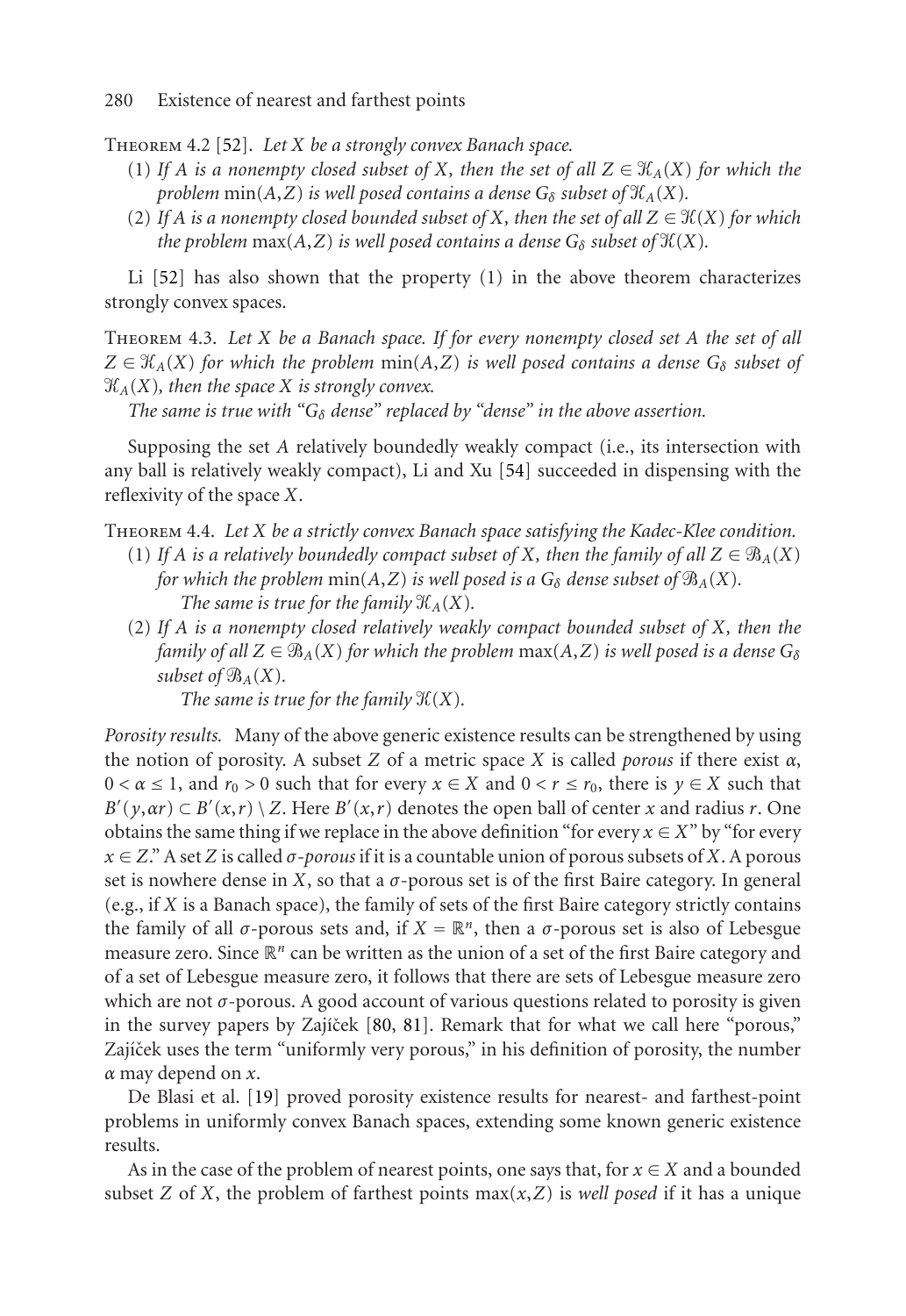solution  $z(x)$  and every maximizing sequence  $(z_n) \subset Z$  converges to  $z(x)$ . Denote by nwp(*Z*) and fwp(*Z*) the set of all points  $x \in X$  for which the problem of nearest points (resp., of farthest [poi](#page-24-1)nts) is well posed.

<span id="page-22-0"></span>A result similar to Proposition 2.12 holds for the problem of farthest points too. Sup- $\text{pose that } (e(x, Z) = \sup\{\|x - z\| : z \in Z\} > 0. \text{ For } 0 < \epsilon < e(x, Z), \text{ let }$ 

$$
Q_Z^{\epsilon}(x) = Z \cap B(x, e(x, Z) - \epsilon). \tag{4.3}
$$

PROPOSITION 4.5 [17]. *For a Banach space X, a bounded subset Z* of *X, and*  $x \in X$ *, the problem*  $max(x, Z)$  *is well pose[d if](#page-25-4) and only if*  $lim_{\epsilon \to 0} diam Q_Z^{\epsilon}(x) = 0$ *.* 

De Blasi et al. [19] proved the following result.

Theorem 4.6. *Let X be a uniformly convex Banach space.*

- (1) *If*  $Z$  *is a nonempty closed subset of*  $X$ *, then*  $X \setminus \text{nwp}(Z)$  *is a*  $\sigma$ *-porous subset of*  $X$ *.*
- (2) If *Z* is nonempty bounded closed su[bset of](#page-22-0) *X*, then  $X \setminus \text{fwp}(Z)$  is a  $\sigma$ -porous subset of *X.*

Lau [51] proved that for very closed subset *Z* of a reflexive Banach space *X* satisfying the Kadec-Kle[e pr](#page-25-7)operty, the set  $E(Z)$  is  $G_\delta$  and dense in *X*. Concerning the problem of farthest points, he proved in [50] that for very weakly compact subset *Z* of an arbitrary Banach space *X*, the set of all points in *X* having a farthest point in *Z* is  $G_{\delta}$  and dense in *X*.

In connection with these results, the following questions naturally arise.

*Problems.* (1) Does the first assertion of Theorem 4.6 remain true for a reflexive Banach space satisfying the Kadec-Klee property?

(2) The same question is for the second assertion and a weakly compact subset of an arbitrary Banach space *X*.

Li and Xu [54] proved some porosity results for the well posedness with respect to families of subsets of a Banach space equipped with the Pompeiu-Hausdorff [metric.](#page-10-0)

[Theo](#page-10-0)rem 4.7 (see De Blasi et al. [19]). *Let X be a uniformly convex Banach space.*

- (1) *If A is a nonempty closed subset of X and* minwp(*A*) *denotes the family of all sets*  $Z \in \mathcal{B}_A(X)$  *for which the problem*  $min(A, Z)$  *is well posed, then the set*  $\mathcal{B}_A(X) \setminus \mathcal{B}_A(X)$ minwp(*A*) *is*  $\sigma$ -porous in  $\mathcal{B}_A(X)$ .
- (2) *If A is a nonempty bounded closed subset of X and* maxwp(*A*) *denotes the family of*  $all Z \in \mathcal{B}(X)$  *for which the problem* max(*A*,*Z*) *is well posed, then*  $\mathcal{B}(X) \setminus \max(p(A))$  $i$ *s*  $\sigma$ *-porous in*  $\mathcal{B}(X)$ *.*

The proof of assertion  $(1)$  uses in an essential way Steckin's lens lemma and Proposition 2.11.

*Final remarks.* I tried to give a general idea about some questions and results on the existence of nearest- and farthest-points for arbitrary subsets of Banach spaces, with emphasis on genericity and porosity results. Of course, a lot of interesting related questions were not included. Beside the results mentioned here, there are many other ones by De Blasi and Myjak, De Blasi and Zhivkov, De Blasi and Kenderov who, for a long period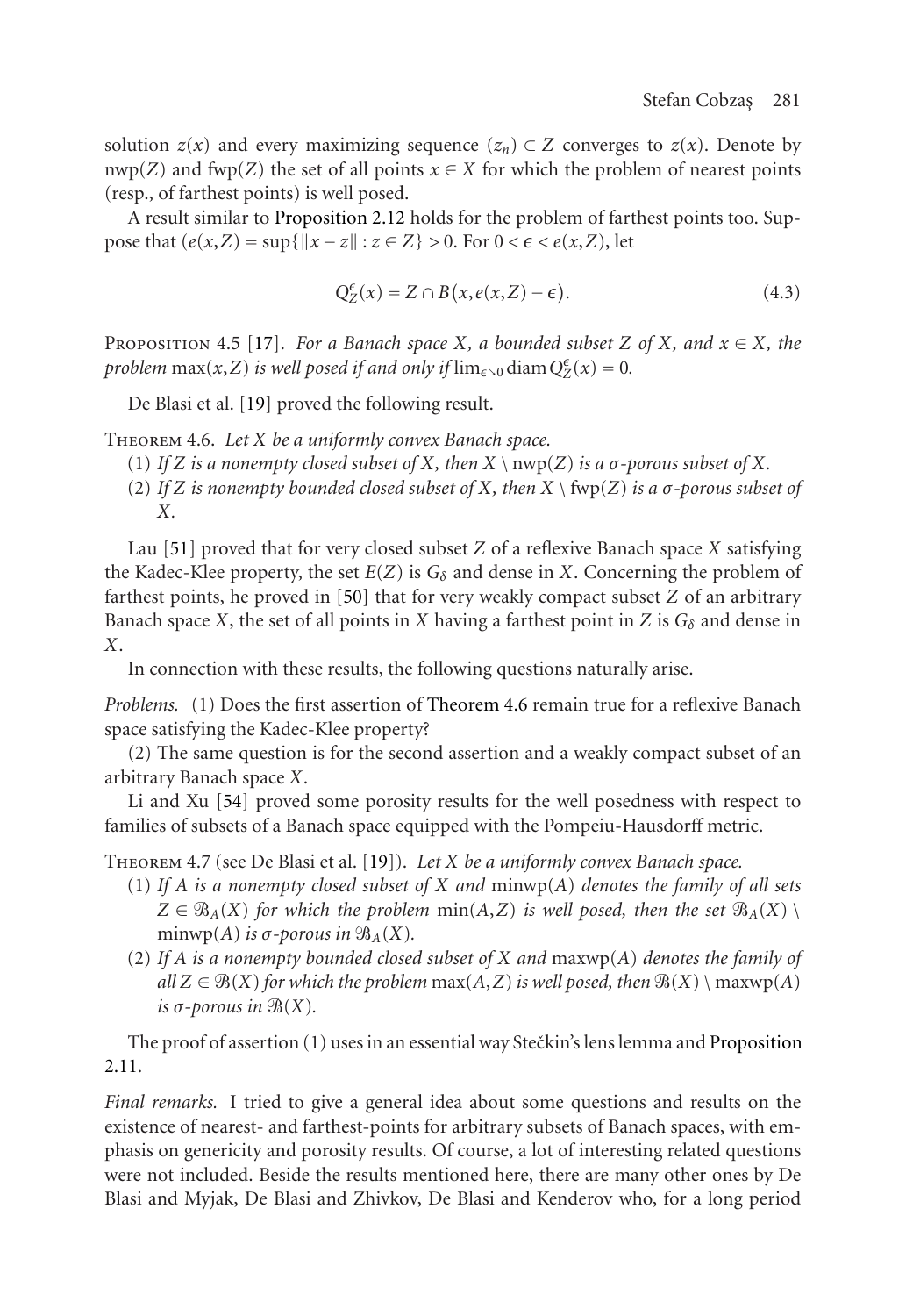of time, systematically investigated various generic properties concerning nearest- and farthest-points problems. Reich and Zaslavski [69, 70, 71, 72] have recently also made contributions in this area. Penot [63, 64, 65] obtained results on generic existence in optimization in connection with convex and nonsmooth analysis. There are also negative results, meaning the existence of closed convex and bounded antiproximinal sets in Banach spaces. A survey on this topic is given in [14] (see also [16]).

Another direction of investigation, very active lately, is that of the study of th[e](#page-26-7) [so](#page-26-7)called generalized optimization problems. One [co](#page-24-14)nsiders an a[bso](#page-25-8)rbin[g co](#page-25-9)nvex subset *C* [of a](#page-25-10) [nor](#page-25-11)med space *X* and the Minkowski functional

$$
p_C(x) = \inf \{ \lambda > 0 : x \in \lambda C \}, \quad x \in X. \tag{4.4}
$$

The functional  $p_C$  is subadditive and positive, but not necessarily absolutely homogeneous, since the set *C* need not be symmetric. If *C* is also radially bounded, then one calls *pC* an *asymmetric norm* on *X*. A study of analogs of the geometric properties of a Banach space in the case of a space with asymmetric norm was done by Zanco and Zucchi [82]. Contributions to existence results for optimization problems with respect to asymmetric norms have been made by De Blasi and Myjak [18], Li and Ni [53], Ni [62], and Maâden [55, 56].

#### <span id="page-23-5"></span>**Acknowledgment**

<span id="page-23-6"></span><span id="page-23-1"></span>I want to express my warmest thanks to the organizers of the International Workshop on Small Sets in Analysis which was held during June 25–30, 2003, at the Technion, Haifa, Israel, for their support.

## <span id="page-23-2"></span>**References**

- [1] E. Asplund, *Farthest points in reflexive locally uniformly rotund Banach spaces*, Israel J. Math. **4** (1966), 213–216.
- <span id="page-23-4"></span>[2] , *Fréchet differentiability of convex functions*, Acta Math. **121** (1968), 31–47.
- <span id="page-23-0"></span>[3] V. S. Balaganski˘ı and L. P. Vlasov, *The problem of the convexity of Chebyshev sets*, Uspekhi Mat. Nauk **51** (1996), no. 6(312), 125–188 (Russian).
- [4] P. Bandyopadhyay, *The Mazur intersection property and farthest points*, preprint, 1994.
- <span id="page-23-3"></span>[5] S. J. Bernau, *On bare points*, J. Aust. Math. Soc. **9** (1969), 25–28.
- <span id="page-23-7"></span>[6] P. A. Borodin, *An example of a bounded approximatively compact set that is not compact*, Uspekhi Mat. Nauk **49** (1994), no. 4(298), 157–158 (Russian), translated in Russian Math. Surveys **49** (1994), no. 4, 153–154.
- [7] , *On convex approximatively compact sets and Efimov-Stechkin spaces*, Vestnik Moskov. Univ. Ser. I Mat. Mekh. (1999), no. 4, 19–21, 71 (Russian), translated in Moscow Univ. Math. Bull. **54** (1999), no. 4, 18–20.
- [8] J. M. Borwein, *Some remarks on a paper of S¸. Cobzas¸ on antiproximal sets*, Bull. Calcutta Math. Soc. **73** (1981), no. 1, 5–8.
- [9] J. M. Borwein and S. Fitzpatrick, *Existence of nearest points in Banach spaces*, Canad. J. Math. **41** (1989), no. 4, 702–720.
- [10] J. M. Borwein and R. C. O'Brien, *Convex proximal sets with nonsurjective projections*, preprint, 1978.
- [11] R. D. Bourgin, *Geometric Aspects of Convex Sets with the Radon-Nikodým Property*, Lecture Notes in Mathematics, vol. 993, Springer, New York, 1983.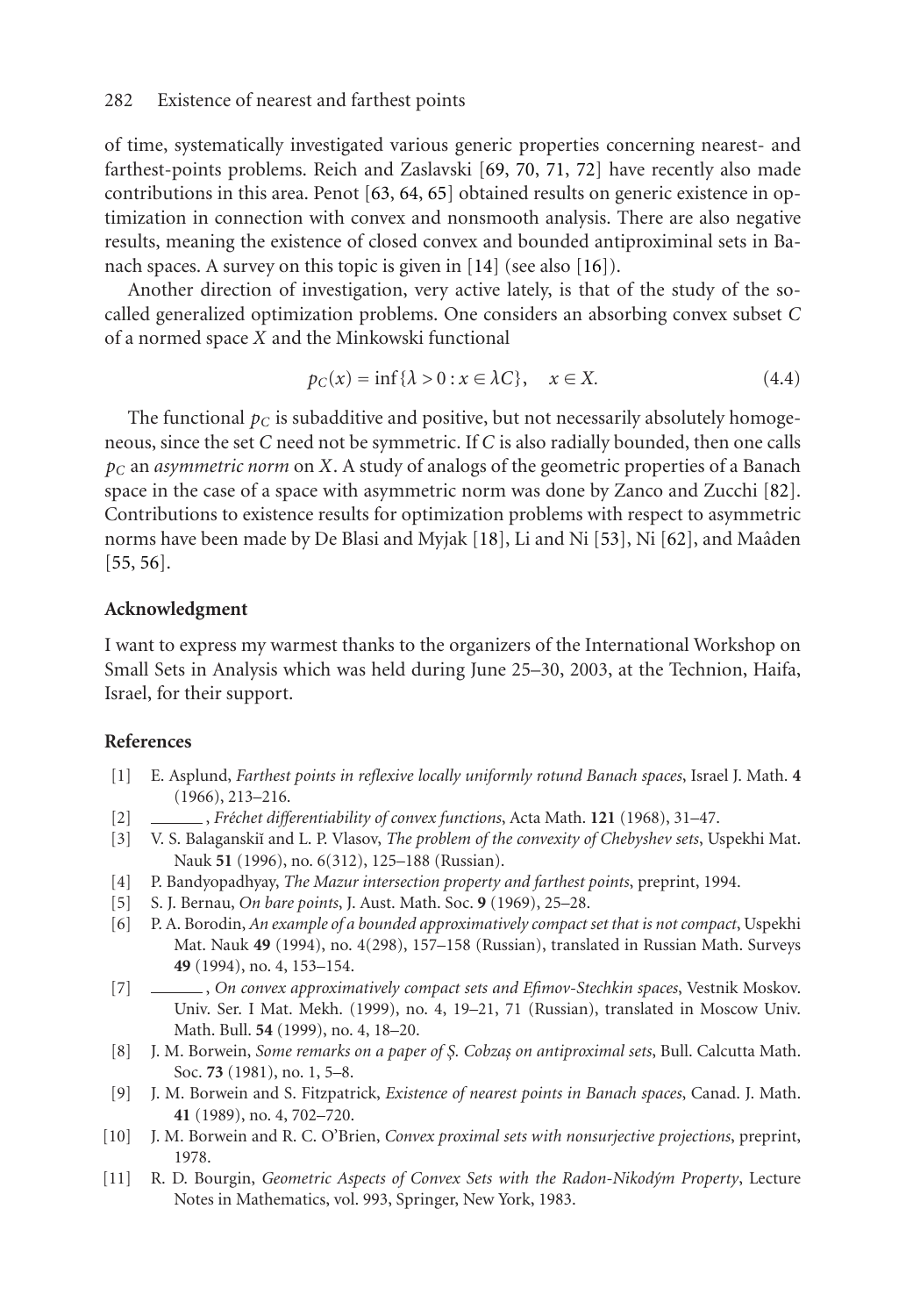- <span id="page-24-7"></span><span id="page-24-6"></span>[12] S. Cobzas, *Strongly nonproximinal sets in*  $C_0$ , Rev. Anal. Numer. Teoria Aproximatiei 2 (1973), 137–141 (Romanian).
- [13] , *Antiproximinal sets in some Banach spaces*, Math. Balkanica **4** (1974), 79–82, papers presented at the Fifth Balkan Mathematical Congress (Belgrade, 1974).
- [14] , *Antiproximinal sets in Banach spaces*, Acta Univ. Carolin. Math. Phys. **40** (1999), no. 2, 43–52.
- [15] , *Generic existence of solutions for some perturbed optimization problems*, J. Math. Anal. Appl. **243** (2000), no. 2, 344–356.
- [16] , *Antiproximinal sets in Banach spaces of continuous vector-valued functions*, J. Math. Anal. Appl. **261** (2001), no. 2, 527–542.
- <span id="page-24-14"></span><span id="page-24-0"></span>[17] F. S. De Blasi and J. Myjak, *On almost well-posed problems in the theory of best approximation*, Bull. Math. Soc. Sci. Math. R. S. Roumanie (N.S.) **28(76)** (1984), no. 2, 109–117.
- <span id="page-24-1"></span>[18] , *On a generalized best approximation problem*, J. Approx. Theory **94** (1998), no. 1, 54– 72.
- [19] F. S. De Blasi, J. Myjak, and P. L. Papini, *Porous sets in best approximation theory*, J. London Math. Soc. (2) **44** (1991), no. 1, 135–142.
- <span id="page-24-13"></span>[20] , *On mutually nearest and mutually furthest points of sets in Banach spaces*, J. Approx. Theory **70** (1992), no. 2, 142–155.
- <span id="page-24-11"></span>[21] R. Deville and V. E. Zizler, *Farthest points in w*<sup>∗</sup>*-compact sets*, Bull. Austral. Math. Soc. **38** (1988), no. 3, 433–439.
- [22] J. Diestel and J. J. Uhl Jr., *Vector Measures*, Mathematical Surveys, no. 15, American Mathematical Society, Rhode Island, 1977.
- [23] A. L. Dontchev and T. Zolezzi, *Well-Posed Optimization Problems*, Lecture Notes in Mathematics, vol. 1543, Springer, Berlin, 1993.
- <span id="page-24-10"></span><span id="page-24-5"></span>[24] M. Edelstein, *Farthest points of sets in uniformly convex Banach spaces*, Israel J. Math. **4** (1966), 171–176.
- <span id="page-24-8"></span>[25] , *Weakly proximinal sets*, J. Approx. Theory **18** (1976), no. 1, 1–8.
- <span id="page-24-12"></span>[26] , *Antiproximal sets*, J. Approx. Theory **49** (1987), no. 3, 252–255.
- [27] M. Edelstein and J. E. Lewis, *On exposed and farthest points in normed linear spaces*, J. Aust. Math. Soc. **12** (1971), 301–308.
- [28] N. V. Efimov and S. B. Stečkin, *Some properties of Cebyšev sets*, Dokl. Akad. Nauk SSSR 118 (1958), 17–19 (Russian).
- [29] , *Ceby ˇ ˇsev sets in Banach spaces*, Dokl. Akad. Nauk SSSR **121** (1958), 582–585 (Russian).
- [30] , *Support properties of sets in Banach spaces and Ceby ˇ ˇsev sets*, Dokl. Akad. Nauk SSSR **127** (1959), 254–257 (Russian).
- <span id="page-24-2"></span>[31] , *Approximative compactness and Chebyshev sets*, Dokl. Akad. Nauk SSSR **140** (1961), 522–524 (Russian).
- [32] K. Fan and I. Glicksberg, *Some geometric properties of the spheres in a normed linear space*, Duke Math. J. **25** (1958), 553–568.
- <span id="page-24-3"></span>[33] J. R. Giles, *Convex Analysis with Application in the Differentiation of Convex Functions*, Research Notes in Mathematics, vol. 58, Pitman, Massachusetts, 1982.
- <span id="page-24-4"></span>[34] G. Godini, *A characterization of finite dimensional Banach spaces in the class of reflexive or separable Banach spaces*, Rev. Roumaine Math. Pures Appl. **21** (1976), no. 7, 869–871.
- [35] S. Hu and N. S. Papageorgiou, *Handbook of Multivalued Analysis. Vol. I. Theory*, Mathematics and Its Applications, vol. 419, Kluwer Academic, Dordrecht, 1997.
- <span id="page-24-9"></span>[36] D.-A. G. Kamuntavichyus, *Category properties of a set of nonuniqueness points in the space Lφ*, Mat. Zametki **48** (1990), no. 3, 73–80, 158 (Russian).
- [37] V. Kanellopoulos, *On the convexity of the weakly compact Chebyshev sets in Banach spaces*, Israel J. Math. **117** (2000), 61–69.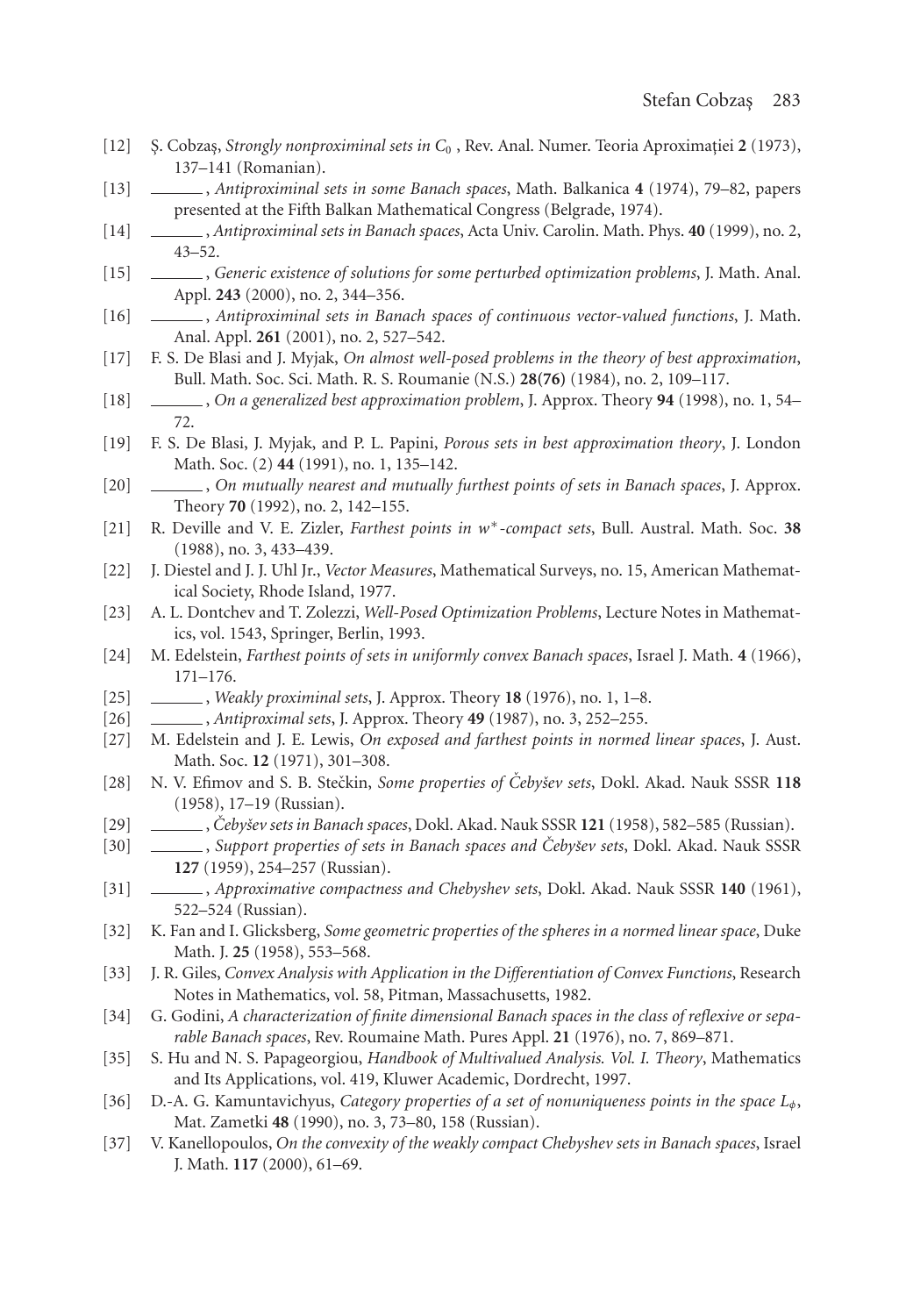- 284 Existence of nearest and farthest points
- [38] P. Kenderov, *Points of single-valuedness of multivalued metric projections*, C. R. Acad. Bulgare Sci. **29** (1976), no. 6, 773–775.
- [39] , *Points of continuity of semi-continuous multivalued mappings and application to the theory of metric projections*, Mathematics and education in mathematics, Proc. 4th Spring Conf., Bulgarian Mathematical Society, Sofia, 1978, pp. 191–197.
- [40] , *Dense strong continuity of pointwise continuous mappings*, Pacific J. Math. **89** (1980), no. 1, 111–130.
- <span id="page-25-3"></span>[41] S. V. Konyagin, *Approximation properties of arbitrary sets in Banach spaces*, Dokl. Akad. Nauk SSSR **239** (1978), no. 2, 261–264 (Russian).
- [42] , *Approximation properties of closed sets in Banach spaces and the characterization of strongly convex spaces*, Dokl. Akad. Nauk SSSR **251** (1980), no. 2, 276–280 (Russian).
- [43] *Connectedness of sets in problems of best approximation*, Dokl. Akad. Nauk SSSR **261** (1981), no. 1, 20–23 (Russian).
- [44] , *Sets of points of nonemptiness and continuity of a metric projection*, Mat. Zametki **33** (1983), no. 5, 641–655 (Russian).
- [45] , *Sets of existence of elements of best approximation*, Theory of Functions and Approximations, Part 2 (Saratov, 1984), Saratov. Gos. Univ., Saratov, 1986, pp. 136–139 (Russian).
- [46] , *Letter: "On points of existence of elements of best approximation by sets in reflexive spaces"* [*East J. Approx. 1 (1995), no. 1, 141–142*], East J. Approx. **1** (1995), no. 4, 576.
- [47] , *On points of existence of elements of best approximation by sets in reflexive spaces*, East J. Approx. **1** (1995), no. 1, 141–142.
- [48] , *On approximation properties of arbitrary closed sets in Banach spaces*, Fundam. Prikl. Mat. **3** (1997), no. 4, 979–989 (Russian).
- <span id="page-25-4"></span><span id="page-25-1"></span>[49] S. V. Konyagin and I. G. Tsar'kov, *Efimov-Stechkin spaces*, Vestnik Moskov. Univ. Ser. I Mat. Mekh. (1986), no. 5, 20–27, 99 (Russian).
- <span id="page-25-2"></span>[50] K. S. Lau, *Farthest points in weakly compact sets*, Israel J. Math. **22** (1975), no. 2, 168–174.
- [51] , *Almost Chebyshev subsets in reflexive Banach spaces*, Indiana Univ. Math. J. **27** (1978), no. 5, 791–795.
- <span id="page-25-6"></span>[52] C. Li, *On mutually nearest and mutually furthest points in reflexive Banach spaces*, J. Approx. Theory **103** (2000), no. 1, 1–17.
- <span id="page-25-8"></span>[53] C. Li and R. Ni, *Derivatives of generalized distance functions and existence of generalized nearest points*, J. Approx. Theory **115** (2002), no. 1, 44–55.
- <span id="page-25-7"></span>[54] C. Li and H.-K. Xu, *Porosity of mutually nearest and mutually furthest points in Banach spaces*, J. Approx. Theory **125** (2003), no. 1, 10–25.
- <span id="page-25-11"></span><span id="page-25-10"></span>[55] A. Maâden, *C*-nearest points and the drop property, Collect. Math. 46 (1995), no. 3, 289–301.
- [56] , *On the C-farthest points*, Extracta Math. **16** (2001), no. 2, 211–222.
- <span id="page-25-5"></span>[57] S. Mazur, *Uber schwache Konvergenz in den R ¨ aumen ¨* (*Lp*), Studia Math. **4** (1933), 128–133 (German).
- <span id="page-25-0"></span>[58] R. E. Megginson, *An Introduction to Banach Space Theory*, Graduate Texts in Mathematics, vol. 183, Springer, New York, 1998.
- [59] T. D. Narang, *A study of farthest points*, Nieuw Arch. Wisk. (3) **25** (1977), no. 1, 54–79.
- [60] , *Convexity of Chebyshev sets*, Nieuw Arch. Wisk. (3) **25** (1977), no. 3, 377–402.
- <span id="page-25-9"></span>[61] , *Uniquely remotal sets are singletons*, Nieuw Arch. Wisk. (4) **9** (1991), no. 1, 1–12.
- [62] R. Ni, *Existence of generalized nearest points*, Taiwanese J. Math. **7** (2003), no. 1, 115–128.
- [63] J.-P. Penot, *Proximal mappings*, J. Approx. Theory **94** (1998), no. 2, 203–221.
- [64] , *Well-behavior, well-posedness and nonsmooth analysis*, Pliska Stud. Math. Bulgar. **12** (1998), 141–190.
- [65] , *Genericity of well-posedness, perturbations and smooth variational principles*, Set-Valued Anal. **9** (2001), no. 1-2, 131–157.